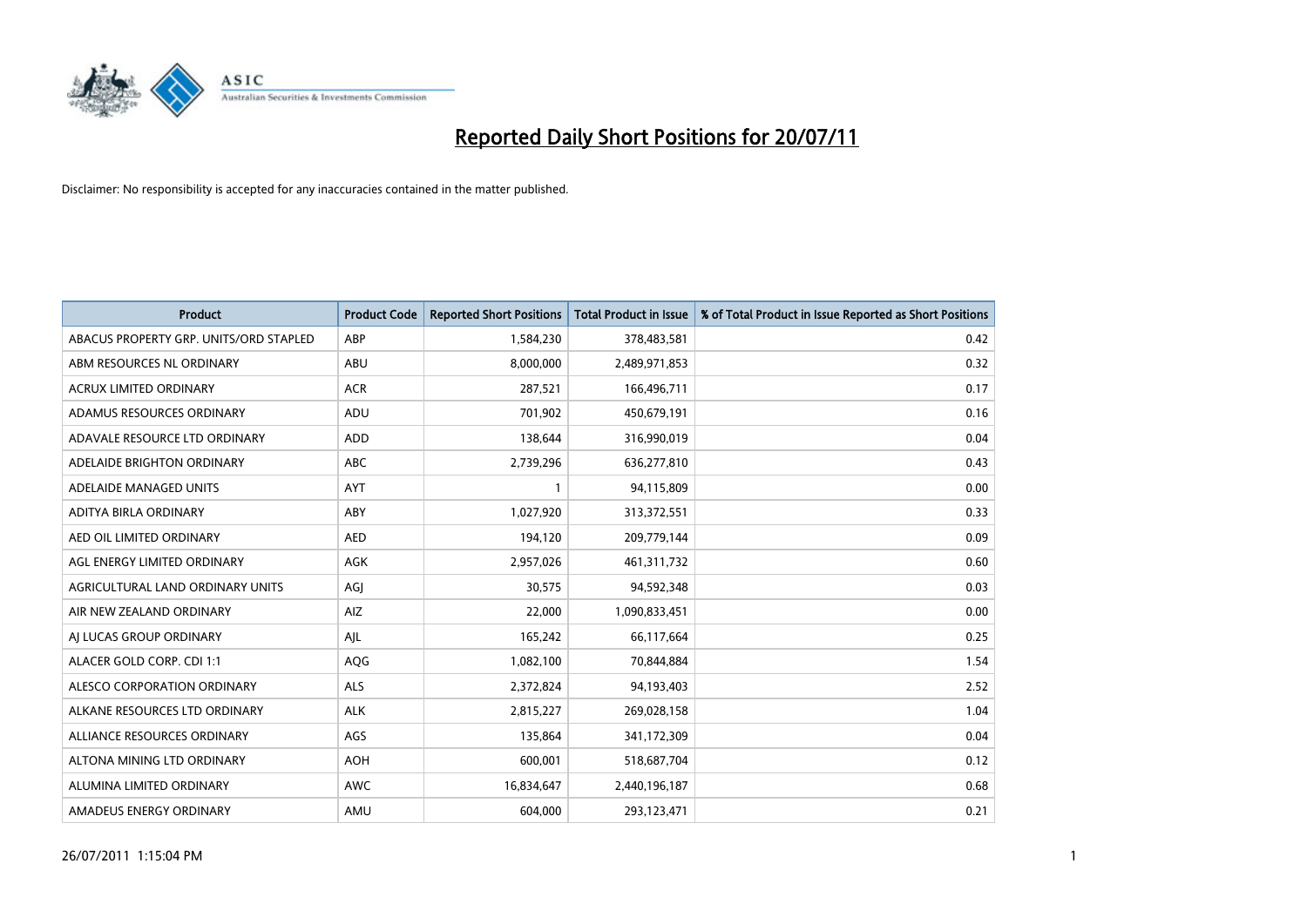

| <b>Product</b>                          | <b>Product Code</b> | <b>Reported Short Positions</b> | <b>Total Product in Issue</b> | % of Total Product in Issue Reported as Short Positions |
|-----------------------------------------|---------------------|---------------------------------|-------------------------------|---------------------------------------------------------|
| AMALGAMATED HOLDINGS ORDINARY           | AHD                 | 15,705                          | 157,471,848                   | 0.01                                                    |
| AMCOR LIMITED ORDINARY                  | <b>AMC</b>          | 8,803,020                       | 1,227,469,819                 | 0.68                                                    |
| AMP LIMITED ORDINARY                    | AMP                 | 10,825,236                      | 2,811,693,913                 | 0.37                                                    |
| AMPELLA MINING ORDINARY                 | <b>AMX</b>          | 777,403                         | 204,885,108                   | 0.39                                                    |
| ANSELL LIMITED ORDINARY                 | <b>ANN</b>          | 3,477,302                       | 133,011,550                   | 2.61                                                    |
| ANTARES ENERGY LTD ORDINARY             | <b>AZZ</b>          | 101,632                         | 273,000,000                   | 0.04                                                    |
| ANZ BANKING GRP LTD ORDINARY            | ANZ                 | 9,438,993                       | 2,628,863,651                 | 0.34                                                    |
| APA GROUP STAPLED SECURITIES            | <b>APA</b>          | 10,431,143                      | 634,116,029                   | 1.65                                                    |
| APEX MINERALS NL ORDINARY               | <b>AXM</b>          | 885,146                         | 5,550,243,713                 | 0.02                                                    |
| APN EUROPEAN RETAIL UNITS STAPLED SEC.  | <b>AEZ</b>          | 11,832                          | 544,910,660                   | 0.00                                                    |
| APN NEWS & MEDIA ORDINARY               | <b>APN</b>          | 23,506,580                      | 618,568,292                   | 3.81                                                    |
| AQUARIUS PLATINUM. ORDINARY             | <b>AOP</b>          | 3,849,872                       | 470,167,206                   | 0.82                                                    |
| AQUILA RESOURCES ORDINARY               | <b>AQA</b>          | 4,452,029                       | 374,368,499                   | 1.20                                                    |
| ARAFURA RESOURCE LTD ORDINARY           | <b>ARU</b>          | 5,626,515                       | 367,980,342                   | 1.52                                                    |
| ARB CORPORATION ORDINARY                | ARP                 | 1,085                           | 72,481,302                    | 0.00                                                    |
| ARDENT LEISURE GROUP STAPLED SECURITIES | AAD                 | 584,259                         | 318,147,978                   | 0.17                                                    |
| ARISTOCRAT LEISURE ORDINARY             | <b>ALL</b>          | 27,608,209                      | 536,480,307                   | 5.15                                                    |
| ASCIANO LIMITED ORDINARY                | <b>AIO</b>          | 23,414,158                      | 2,926,103,883                 | 0.79                                                    |
| ASG GROUP LIMITED ORDINARY              | <b>ASZ</b>          | 96,972                          | 169,117,796                   | 0.06                                                    |
| ASPEN GROUP ORD/UNITS STAPLED           | <b>APZ</b>          | 985.296                         | 579,826,041                   | 0.17                                                    |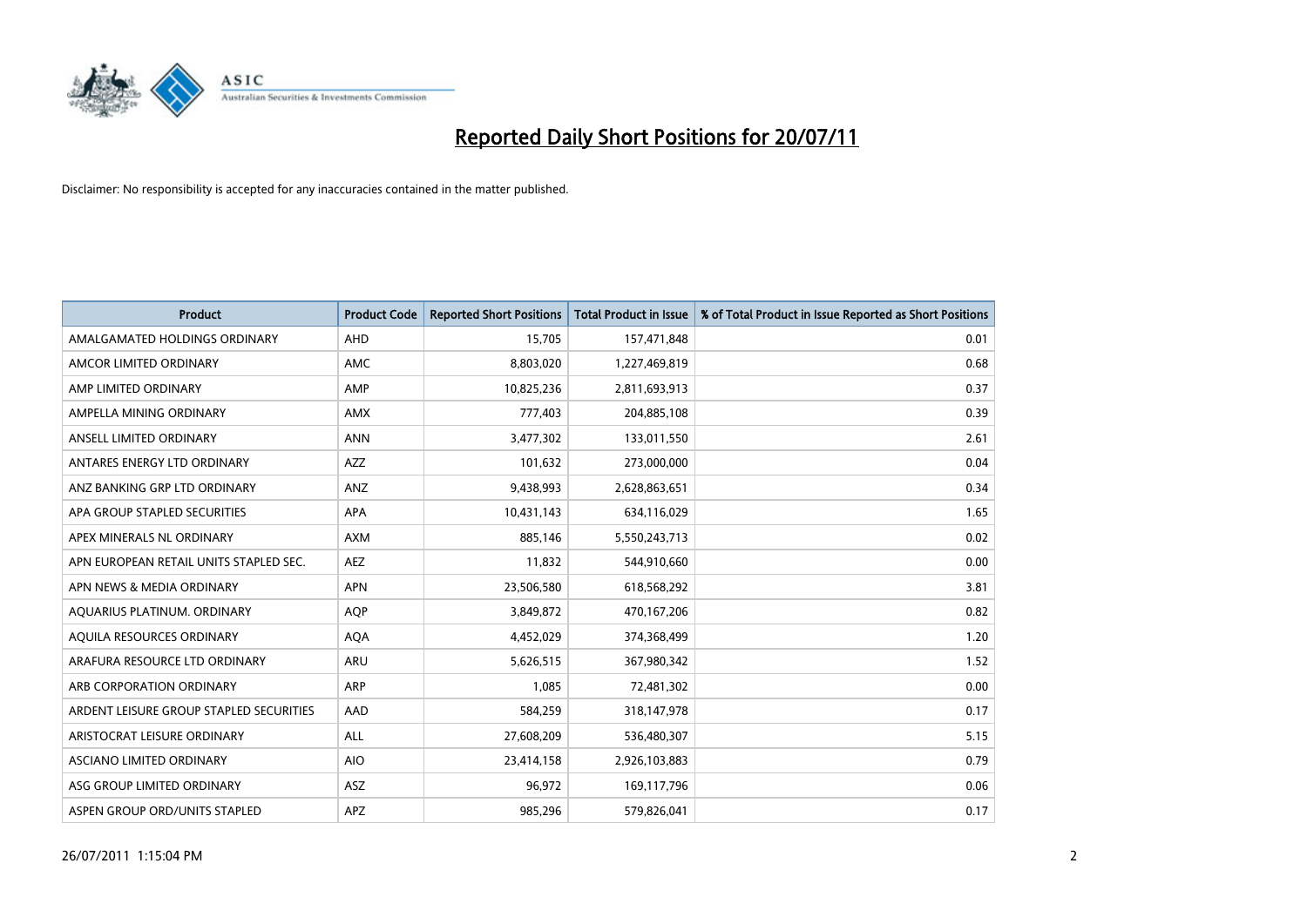

| <b>Product</b>                          | <b>Product Code</b> | <b>Reported Short Positions</b> | Total Product in Issue | % of Total Product in Issue Reported as Short Positions |
|-----------------------------------------|---------------------|---------------------------------|------------------------|---------------------------------------------------------|
| ASPIRE MINING LTD ORDINARY              | <b>AKM</b>          | 370,238                         | 539,971,483            | 0.07                                                    |
| <b>ASTON RES LTD ORDINARY</b>           | <b>AZT</b>          | 374,059                         | 204,527,604            | 0.19                                                    |
| ASTRO JAP PROP GROUP STAPLED SECURITIES | AJA                 | 25,513                          | 58,445,002             | 0.04                                                    |
| ASX LIMITED ORDINARY                    | <b>ASX</b>          | 1,578,228                       | 175,136,729            | 0.90                                                    |
| ATLANTIC LIMITED ORDINARY               | ATI                 | 30,575                          | 113,605,216            | 0.03                                                    |
| ATLAS IRON LIMITED ORDINARY             | <b>AGO</b>          | 8,017,043                       | 825,891,142            | 0.96                                                    |
| AUGUR RESOURCES LTD ORDINARY            | <b>AUK</b>          | 200,557                         | 177,188,048            | 0.11                                                    |
| <b>AURORA OIL &amp; GAS ORDINARY</b>    | <b>AUT</b>          | 3,937,236                       | 409,865,343            | 0.98                                                    |
| AUSDRILL LIMITED ORDINARY               | <b>ASL</b>          | 161,812                         | 301,452,517            | 0.05                                                    |
| AUSENCO LIMITED ORDINARY                | <b>AAX</b>          | 1,336,291                       | 122,987,022            | 1.10                                                    |
| AUSTAL LIMITED ORDINARY                 | ASB                 | 266,010                         | 188,069,638            | 0.15                                                    |
| <b>AUSTAR UNITED ORDINARY</b>           | <b>AUN</b>          | 1,371,918                       | 1,271,505,737          | 0.10                                                    |
| AUSTBROKERS HOLDINGS ORDINARY           | <b>AUB</b>          | 896                             | 54,658,736             | 0.00                                                    |
| AUSTIN ENGINEERING ORDINARY             | ANG                 | 141.646                         | 71,864,403             | 0.19                                                    |
| <b>AUSTRALAND ASSETS ASSETS</b>         | AAZPB               | 1,168                           | 2,750,000              | 0.04                                                    |
| AUSTRALAND PROPERTY STAPLED SECURITY    | <b>ALZ</b>          | 952,134                         | 576,846,597            | 0.18                                                    |
| AUSTRALIAN AGRICULT, ORDINARY           | <b>AAC</b>          | 1,184,508                       | 311,968,824            | 0.38                                                    |
| AUSTRALIAN EDUCATION UNITS              | <b>AEU</b>          | 625,000                         | 175,465,397            | 0.36                                                    |
| AUSTRALIAN INFRASTR, UNITS/ORDINARY     | <b>AIX</b>          | 1,898,967                       | 620,733,944            | 0.32                                                    |
| AUSTRALIAN MINES LTD ORDINARY           | <b>AUZ</b>          | 1.400.000                       | 576,910,315            | 0.24                                                    |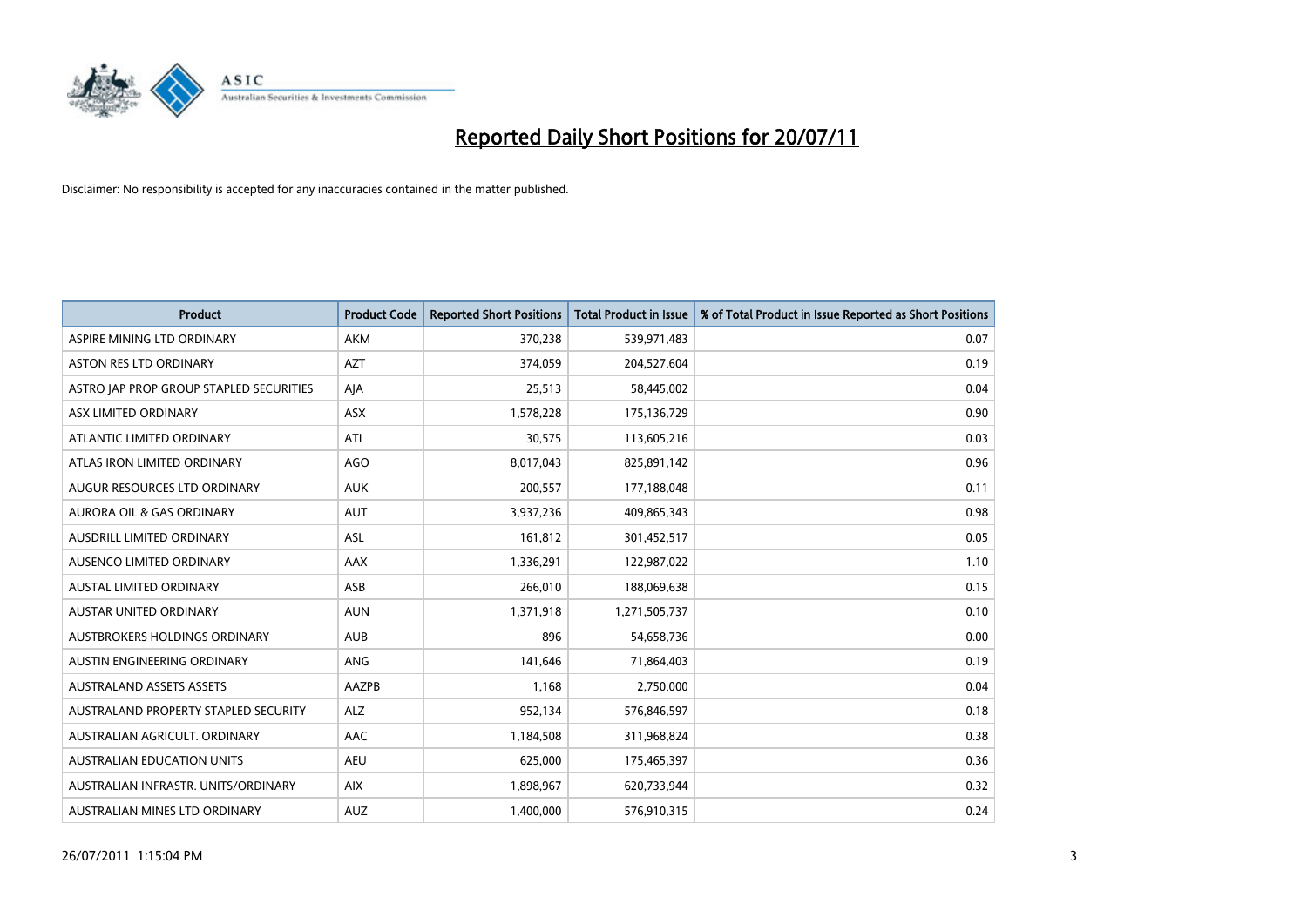

| <b>Product</b>                       | <b>Product Code</b> | <b>Reported Short Positions</b> | <b>Total Product in Issue</b> | % of Total Product in Issue Reported as Short Positions |
|--------------------------------------|---------------------|---------------------------------|-------------------------------|---------------------------------------------------------|
| AUSTRALIAN PHARM, ORDINARY           | API                 | 482.763                         | 488,115,883                   | 0.10                                                    |
| AUTOMOTIVE HOLDINGS ORDINARY         | <b>AHE</b>          | 12,408                          | 260,579,682                   | 0.00                                                    |
| AVEXA LIMITED ORDINARY               | <b>AVX</b>          | 243,657                         | 847,688,779                   | 0.03                                                    |
| AWE LIMITED ORDINARY                 | <b>AWE</b>          | 6,778,696                       | 521,871,941                   | 1.31                                                    |
| AZUMAH RESOURCES ORDINARY            | <b>AZM</b>          | 243,919                         | 281,650,356                   | 0.09                                                    |
| BANDANNA ENERGY ORDINARY             | <b>BND</b>          | 892,358                         | 427,175,482                   | 0.20                                                    |
| BANK OF QUEENSLAND. ORDINARY         | <b>BOO</b>          | 3,129,107                       | 225,369,547                   | 1.36                                                    |
| <b>BASE RES LIMITED ORDINARY</b>     | <b>BSE</b>          | 354,399                         | 165,341,114                   | 0.22                                                    |
| <b>BATHURST RESOURCES ORDINARY</b>   | <b>BTU</b>          | 6,656,343                       | 667,907,997                   | 1.00                                                    |
| <b>BAUXITE RESOURCE LTD ORDINARY</b> | <b>BAU</b>          | 111,797                         | 235,379,896                   | 0.05                                                    |
| <b>BC IRON LIMITED ORDINARY</b>      | <b>BCI</b>          | 184,569                         | 94,381,000                    | 0.20                                                    |
| <b>BEACH ENERGY LIMITED ORDINARY</b> | <b>BPT</b>          | 4,351,409                       | 1,103,127,711                 | 0.39                                                    |
| BEADELL RESOURCE LTD ORDINARY        | <b>BDR</b>          | 1,246,599                       | 657,906,946                   | 0.19                                                    |
| BENDIGO AND ADELAIDE ORDINARY        | <b>BEN</b>          | 5,339,021                       | 360,301,182                   | 1.47                                                    |
| BERKELEY RESOURCES ORDINARY          | <b>BKY</b>          | 651,660                         | 174,298,273                   | 0.38                                                    |
| BETASHARES ASX RES ETF UNITS         | <b>ORE</b>          | 158,220                         | 4,519,432                     | 3.50                                                    |
| BHP BILLITON LIMITED ORDINARY        | <b>BHP</b>          | 38,689,228                      | 3,211,496,105                 | 1.17                                                    |
| <b>BILLABONG ORDINARY</b>            | <b>BBG</b>          | 19,028,550                      | 254,037,587                   | 7.48                                                    |
| <b>BIOTA HOLDINGS ORDINARY</b>       | <b>BTA</b>          | 2,149,951                       | 181,417,556                   | 1.19                                                    |
| <b>BISALLOY STEEL ORDINARY</b>       | <b>BIS</b>          | 84.480                          | 216,455,965                   | 0.04                                                    |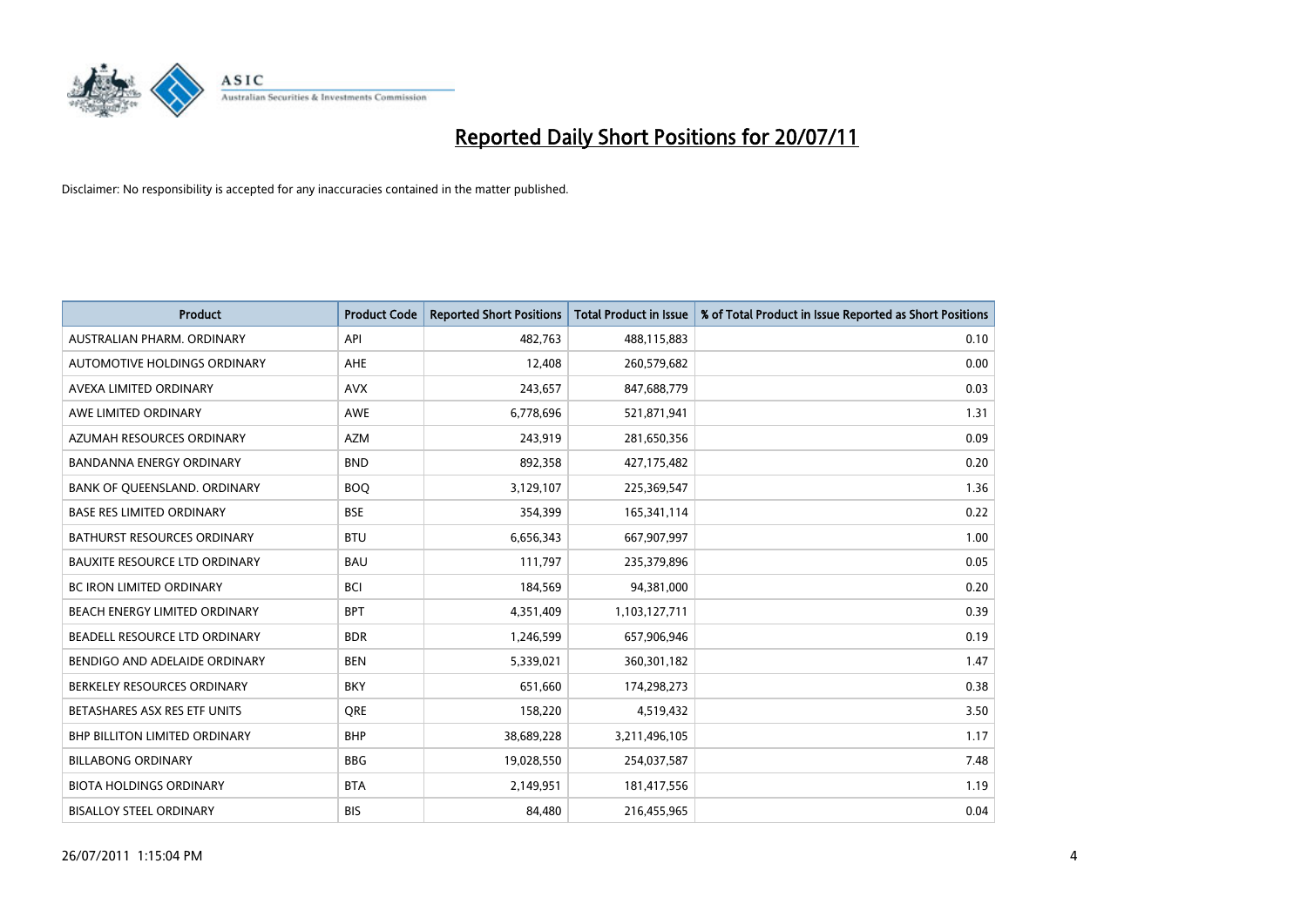

| <b>Product</b>                       | <b>Product Code</b> | <b>Reported Short Positions</b> | <b>Total Product in Issue</b> | % of Total Product in Issue Reported as Short Positions |
|--------------------------------------|---------------------|---------------------------------|-------------------------------|---------------------------------------------------------|
| BKI INVESTMENT LTD ORDINARY          | <b>BKI</b>          | 508                             | 422,863,407                   | 0.00                                                    |
| <b>BLACKMORES LIMITED ORDINARY</b>   | <b>BKL</b>          | 9,800                           | 16,746,703                    | 0.06                                                    |
| <b>BLACKTHORN RESOURCES ORDINARY</b> | <b>BTR</b>          | 35.848                          | 122,918,000                   | 0.03                                                    |
| <b>BLUESCOPE STEEL LTD ORDINARY</b>  | <b>BSL</b>          | 75,014,449                      | 1,842,207,385                 | 4.02                                                    |
| <b>BOART LONGYEAR ORDINARY</b>       | <b>BLY</b>          | 5,517,840                       | 461,163,412                   | 1.19                                                    |
| <b>BOOM LOGISTICS ORDINARY</b>       | <b>BOL</b>          | 337,999                         | 465,011,147                   | 0.07                                                    |
| BORAL LIMITED. ORDINARY              | <b>BLD</b>          | 29,574,167                      | 729,925,990                   | 4.01                                                    |
| BOTSWANA METALS LTD ORDINARY         | <b>BML</b>          | 7,000                           | 143,717,013                   | 0.00                                                    |
| <b>BOW ENERGY LIMITED ORDINARY</b>   | <b>BOW</b>          | 7,653,164                       | 350,517,229                   | 2.18                                                    |
| <b>BRADKEN LIMITED ORDINARY</b>      | <b>BKN</b>          | 2,060,397                       | 161,837,406                   | 1.25                                                    |
| <b>BRAMBLES LIMITED ORDINARY</b>     | <b>BXB</b>          | 17,491,966                      | 1,479,369,972                 | 1.17                                                    |
| <b>BREVILLE GROUP LTD ORDINARY</b>   | <b>BRG</b>          | 2,739                           | 129,995,322                   | 0.00                                                    |
| BRICKWORKS LIMITED ORDINARY          | <b>BKW</b>          | 28,058                          | 147,567,333                   | 0.02                                                    |
| <b>BROCKMAN RESOURCES ORDINARY</b>   | <b>BRM</b>          | 68,827                          | 144,803,151                   | 0.05                                                    |
| BT INVESTMENT MNGMNT ORDINARY        | <b>BTT</b>          | 619,670                         | 160,000,000                   | 0.38                                                    |
| <b>BURU ENERGY ORDINARY</b>          | <b>BRU</b>          | 5,233,251                       | 182,840,549                   | 2.87                                                    |
| <b>BWP TRUST ORDINARY UNITS</b>      | <b>BWP</b>          | 620,495                         | 520,012,793                   | 0.12                                                    |
| CABCHARGE AUSTRALIA ORDINARY         | CAB                 | 739,122                         | 120,437,014                   | 0.59                                                    |
| CALTEX AUSTRALIA ORDINARY            | <b>CTX</b>          | 4,743,090                       | 270,000,000                   | 1.73                                                    |
| CAMPBELL BROTHERS ORDINARY           | <b>CPB</b>          | 119,143                         | 67,503,411                    | 0.17                                                    |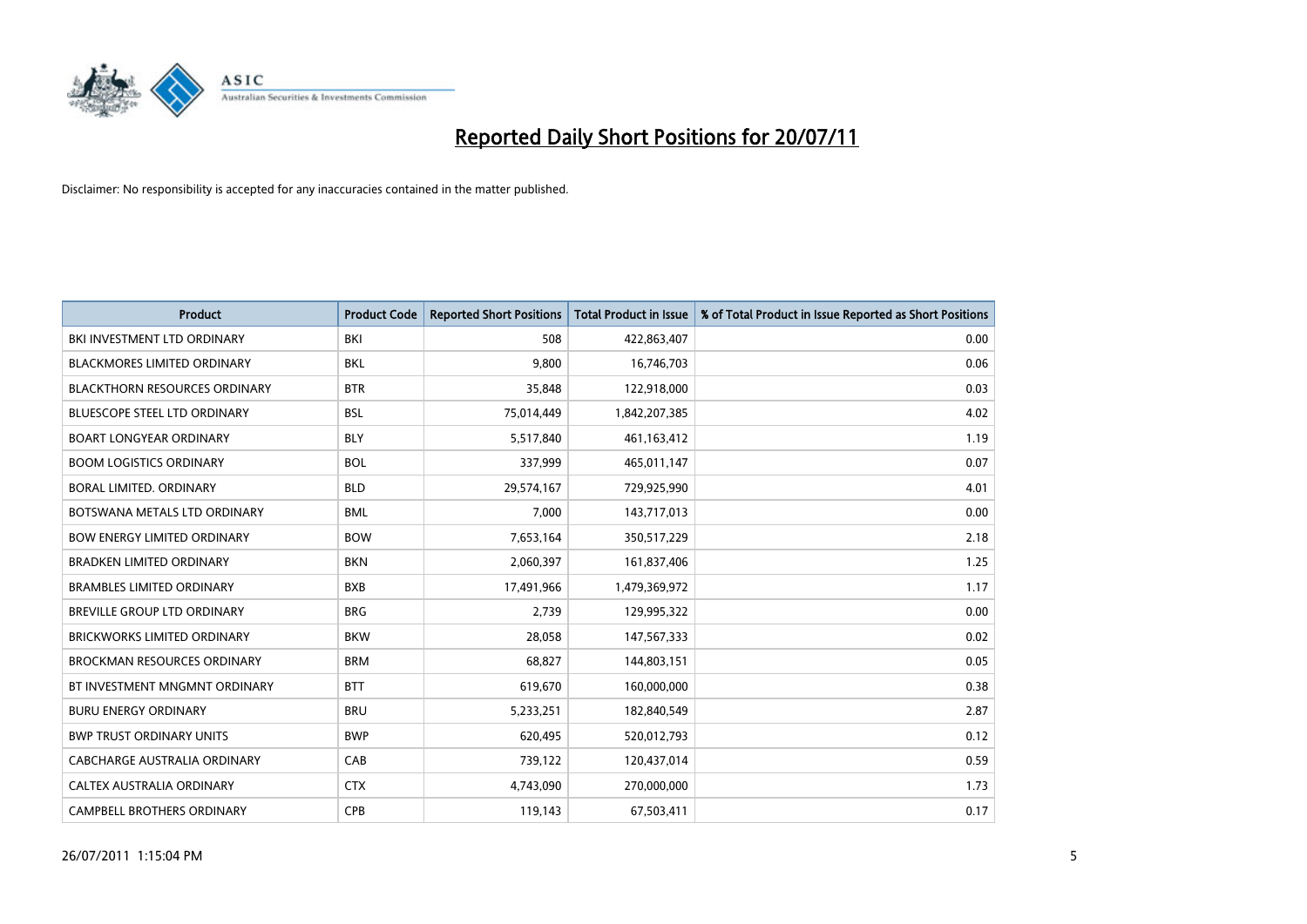

| <b>Product</b>                                | <b>Product Code</b> | <b>Reported Short Positions</b> | Total Product in Issue | % of Total Product in Issue Reported as Short Positions |
|-----------------------------------------------|---------------------|---------------------------------|------------------------|---------------------------------------------------------|
| CAPE LAMBERT RES LTD ORDINARY                 | <b>CFE</b>          | 920,159                         | 626,299,603            | 0.16                                                    |
| CARABELLA RES LTD ORDINARY                    | <b>CLR</b>          | 555,941                         | 81,626,580             | 0.68                                                    |
| <b>CARBON ENERGY ORDINARY</b>                 | <b>CNX</b>          | 703,434                         | 698,517,858            | 0.09                                                    |
| CARDNO LIMITED ORDINARY                       | CDD                 | 138,402                         | 109,443,594            | 0.12                                                    |
| CARNARVON PETROLEUM ORDINARY                  | <b>CVN</b>          | 2,839,787                       | 690,320,634            | 0.40                                                    |
| <b>CARNEGIE WAVE ENERGY ORDINARY</b>          | <b>CWE</b>          | 83,000                          | 899,087,627            | 0.01                                                    |
| <b>CARPATHIAN RESOURCES ORDINARY</b>          | <b>CPN</b>          | 75.000                          | 265,533,501            | 0.03                                                    |
| CARPENTARIA EXP. LTD ORDINARY                 | CAP                 | 9,777                           | 98,741,301             | 0.01                                                    |
| CARSALES.COM LTD ORDINARY                     | <b>CRZ</b>          | 8,421,775                       | 233,679,722            | 3.60                                                    |
| CASH CONVERTERS ORD/DIV ACCESS                | CCV                 | 168,837                         | 379,761,025            | 0.04                                                    |
| <b>CASPIAN OIL &amp; GAS ORDINARY</b>         | <b>CIG</b>          | 50,000                          | 1,331,500,513          | 0.00                                                    |
| CATALPA RESOURCES ORDINARY                    | CAH                 | 152,425                         | 178,095,822            | 0.08                                                    |
| <b>CEC GROUP LIMITED ORDINARY</b>             | <b>CEG</b>          | 1,750                           | 79,662,662             | 0.00                                                    |
| <b>CELLNET GROUP ORDINARY</b>                 | <b>CLT</b>          | 1,342                           | 61,286,754             | 0.00                                                    |
| CENTRAL PETROLEUM ORDINARY                    | <b>CTP</b>          | 11,455                          | 982,298,842            | 0.00                                                    |
| CENTRO PROPERTIES UNITS/ORD STAPLED           | <b>CNP</b>          | 2,537                           | 972,414,514            | 0.00                                                    |
| <b>CENTRO RETAIL GROUP STAPLED SECURITIES</b> | <b>CER</b>          | 700,174                         | 2,286,399,424          | 0.03                                                    |
| CERAMIC FUEL CELLS ORDINARY                   | CFU                 | 1,229,360                       | 1,201,353,566          | 0.10                                                    |
| <b>CFS RETAIL PROPERTY UNITS</b>              | <b>CFX</b>          | 45,878,102                      | 2,839,591,911          | 1.59                                                    |
| CGA MINING LIMITED ORDINARY                   | <b>CGX</b>          | 91,253                          | 333,425,726            | 0.03                                                    |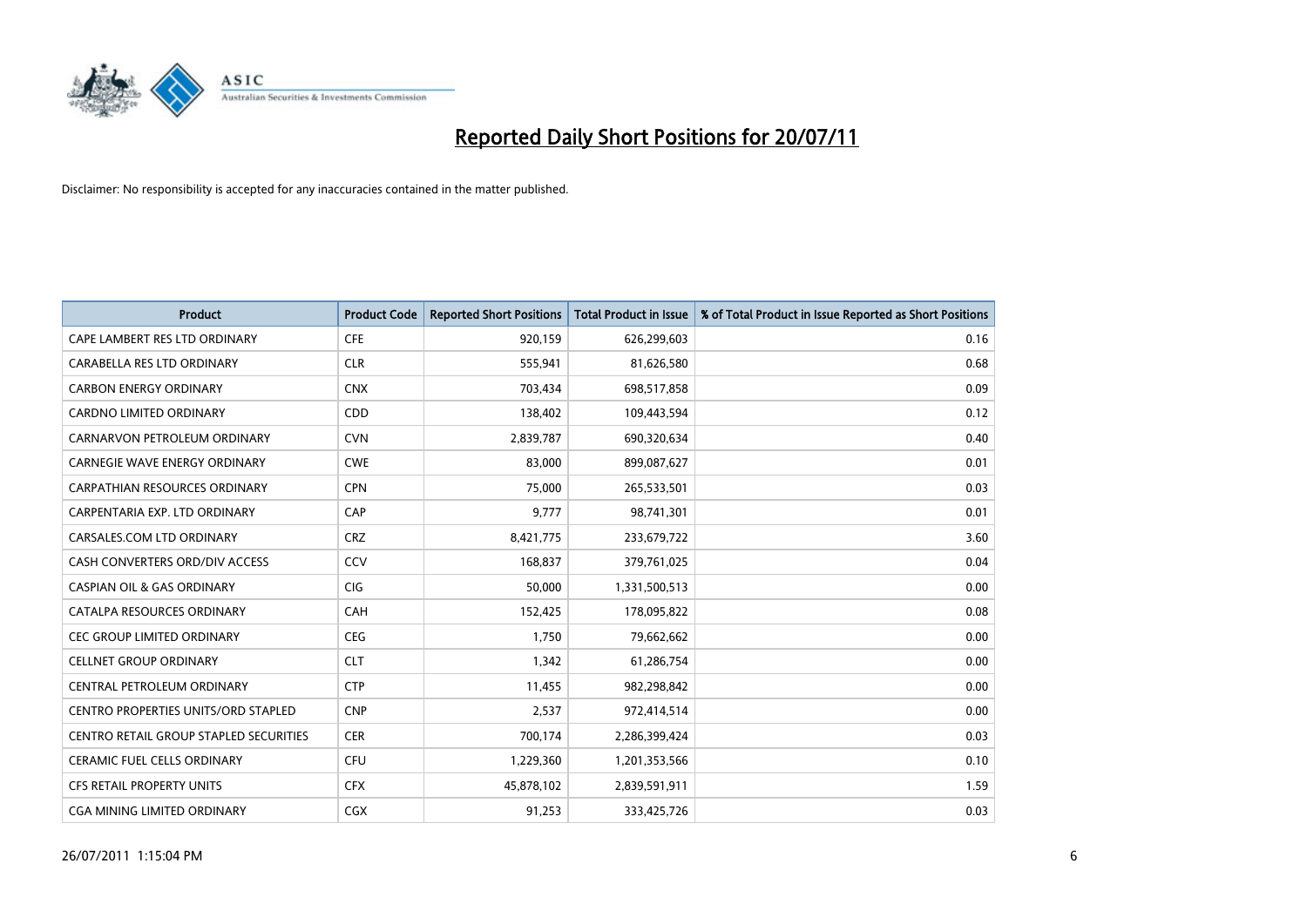

| <b>Product</b>                           | <b>Product Code</b> | <b>Reported Short Positions</b> | <b>Total Product in Issue</b> | % of Total Product in Issue Reported as Short Positions |
|------------------------------------------|---------------------|---------------------------------|-------------------------------|---------------------------------------------------------|
| <b>CHALICE GOLD MINES ORDINARY</b>       | <b>CHN</b>          | 200                             | 250,030,886                   | 0.00                                                    |
| <b>CHALLENGER DIV.PRO. STAPLED UNITS</b> | <b>CDI</b>          | 72,826                          | 906,046,047                   | 0.01                                                    |
| <b>CHALLENGER INFRAST, STAPLED UNITS</b> | <b>CIF</b>          | 28                              | 316,223,785                   | 0.00                                                    |
| CHALLENGER LIMITED ORDINARY              | <b>CGF</b>          | 6,834,136                       | 496,747,954                   | 1.38                                                    |
| <b>CHANDLER MACLEOD LTD ORDINARY</b>     | <b>CMG</b>          | 11,970                          | 466,466,720                   | 0.00                                                    |
| CHARTER HALL GROUP STAPLED US PROHIBIT.  | <b>CHC</b>          | 1,187,382                       | 307,866,815                   | 0.38                                                    |
| <b>CHARTER HALL OFFICE UNIT</b>          | COO                 | 1,821,513                       | 493,319,730                   | 0.37                                                    |
| <b>CHARTER HALL RETAIL UNITS</b>         | <b>COR</b>          | 566.865                         | 302,162,079                   | 0.19                                                    |
| CHEMGENEX PHARMACEUT ORDINARY            | <b>CXS</b>          | 2,225                           | 313,558,870                   | 0.00                                                    |
| CITIGOLD CORP LTD ORDINARY               | <b>CTO</b>          | 2,059,217                       | 1,105,078,301                 | 0.18                                                    |
| <b>CLARIUS GRP LTD ORDINARY</b>          | <b>CND</b>          | 192,612                         | 88, 161, 315                  | 0.22                                                    |
| CLINUVEL PHARMACEUT. ORDINARY            | <b>CUV</b>          | 4,127                           | 30,381,706                    | 0.01                                                    |
| <b>CLOUGH LIMITED ORDINARY</b>           | <b>CLO</b>          | 140,623                         | 769,801,269                   | 0.02                                                    |
| <b>CO2 GROUP LIMITED ORDINARY</b>        | COZ                 | 651,085                         | 279,457,526                   | 0.23                                                    |
| <b>COAL &amp; ALLIED ORDINARY</b>        | <b>CNA</b>          | 26,373                          | 86,584,735                    | 0.02                                                    |
| COAL OF AFRICA LTD ORDINARY              | <b>CZA</b>          | 696,852                         | 531,139,661                   | 0.13                                                    |
| COALSPUR MINES LTD ORDINARY              | <b>CPL</b>          | 1,622,159                       | 567,117,594                   | 0.27                                                    |
| COALWORKS LIMITED ORDINARY               | <b>CWK</b>          | 1,500,000                       | 149,088,955                   | 1.01                                                    |
| COCA-COLA AMATIL ORDINARY                | <b>CCL</b>          | 5,559,718                       | 758,028,446                   | 0.72                                                    |
| COCHLEAR LIMITED ORDINARY                | <b>COH</b>          | 1,163,670                       | 56,745,023                    | 2.02                                                    |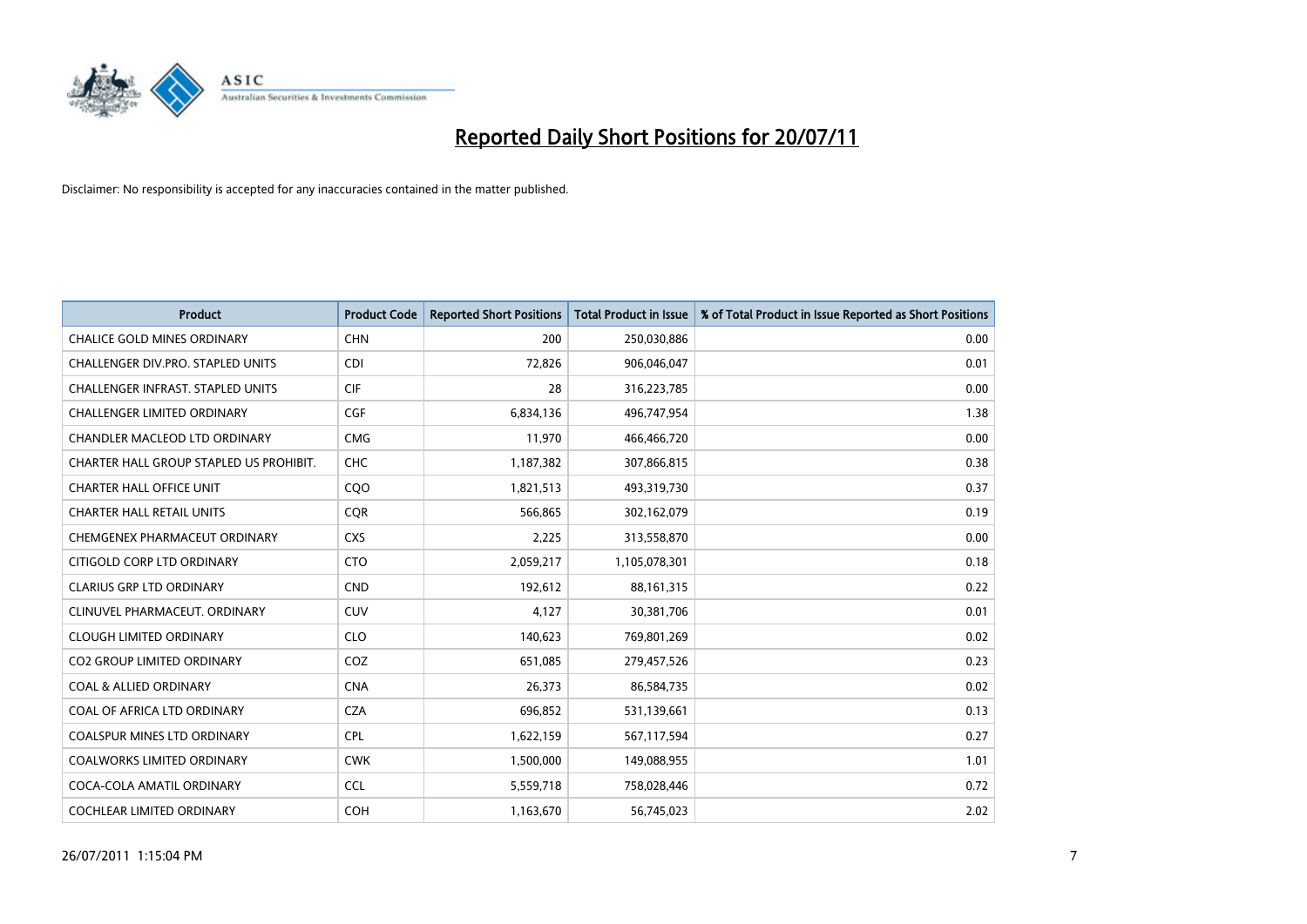

| <b>Product</b>                          | <b>Product Code</b> | <b>Reported Short Positions</b> | Total Product in Issue | % of Total Product in Issue Reported as Short Positions |
|-----------------------------------------|---------------------|---------------------------------|------------------------|---------------------------------------------------------|
| <b>COCKATOO COAL ORDINARY</b>           | <b>COK</b>          | 6,639,850                       | 1,016,096,908          | 0.66                                                    |
| COFFEY INTERNATIONAL ORDINARY           | COF                 | 80,161                          | 134,066,081            | 0.06                                                    |
| <b>COKAL LTD ORDINARY</b>               | <b>CKA</b>          | 392,815                         | 128,585,735            | 0.31                                                    |
| COMMONWEALTH BANK, ORDINARY             | <b>CBA</b>          | 25,123,127                      | 1,558,647,244          | 1.54                                                    |
| <b>COMMONWEALTH PROP ORDINARY UNITS</b> | <b>CPA</b>          | 35,795,933                      | 2,449,599,711          | 1.47                                                    |
| COMPASS RESOURCES ORDINARY              | <b>CMR</b>          | 160,952                         | 147,402,920            | 0.11                                                    |
| <b>COMPUTERSHARE LTD ORDINARY</b>       | CPU                 | 4,101,780                       | 555,664,059            | 0.70                                                    |
| <b>CONNECTEAST GROUP STAPLED</b>        | <b>CEU</b>          | 17,703,726                      | 3,940,145,951          | 0.46                                                    |
| CONQUEST MINING ORDINARY                | <b>COT</b>          | 485,334                         | 583,241,478            | 0.08                                                    |
| CONSOLIDATED MEDIA, ORDINARY            | <b>CMI</b>          | 3,362,993                       | 561,834,996            | 0.59                                                    |
| CONTANGO MICROCAP ORDINARY              | <b>CTN</b>          | 7,500                           | 146,423,793            | 0.01                                                    |
| CONTINENTAL COAL LTD ORDINARY           | CCC                 | 739,375                         | 2,415,170,317          | 0.03                                                    |
| <b>COOPER ENERGY LTD ORDINARY</b>       | <b>COE</b>          | 244,172                         | 292,576,001            | 0.08                                                    |
| <b>COPPER STRIKE LTD ORDINARY</b>       | <b>CSE</b>          | 714                             | 129,455,571            | 0.00                                                    |
| <b>CORDLIFE LIMITED ORDINARY</b>        | CBB                 |                                 | 150,887,354            | 0.00                                                    |
| COUNT FINANCIAL ORDINARY                | COU                 | 626,745                         | 262,247,830            | 0.24                                                    |
| <b>CREDIT CORP GROUP ORDINARY</b>       | <b>CCP</b>          | 4,740                           | 45,210,752             | 0.01                                                    |
| <b>CROMWELL PROP STAPLED SECURITIES</b> | <b>CMW</b>          | 156,902                         | 964,737,315            | 0.02                                                    |
| <b>CROWN LIMITED ORDINARY</b>           | <b>CWN</b>          | 2,417,789                       | 754,131,800            | 0.30                                                    |
| <b>CSG LIMITED ORDINARY</b>             | CSV                 | 917.230                         | 282,567,499            | 0.33                                                    |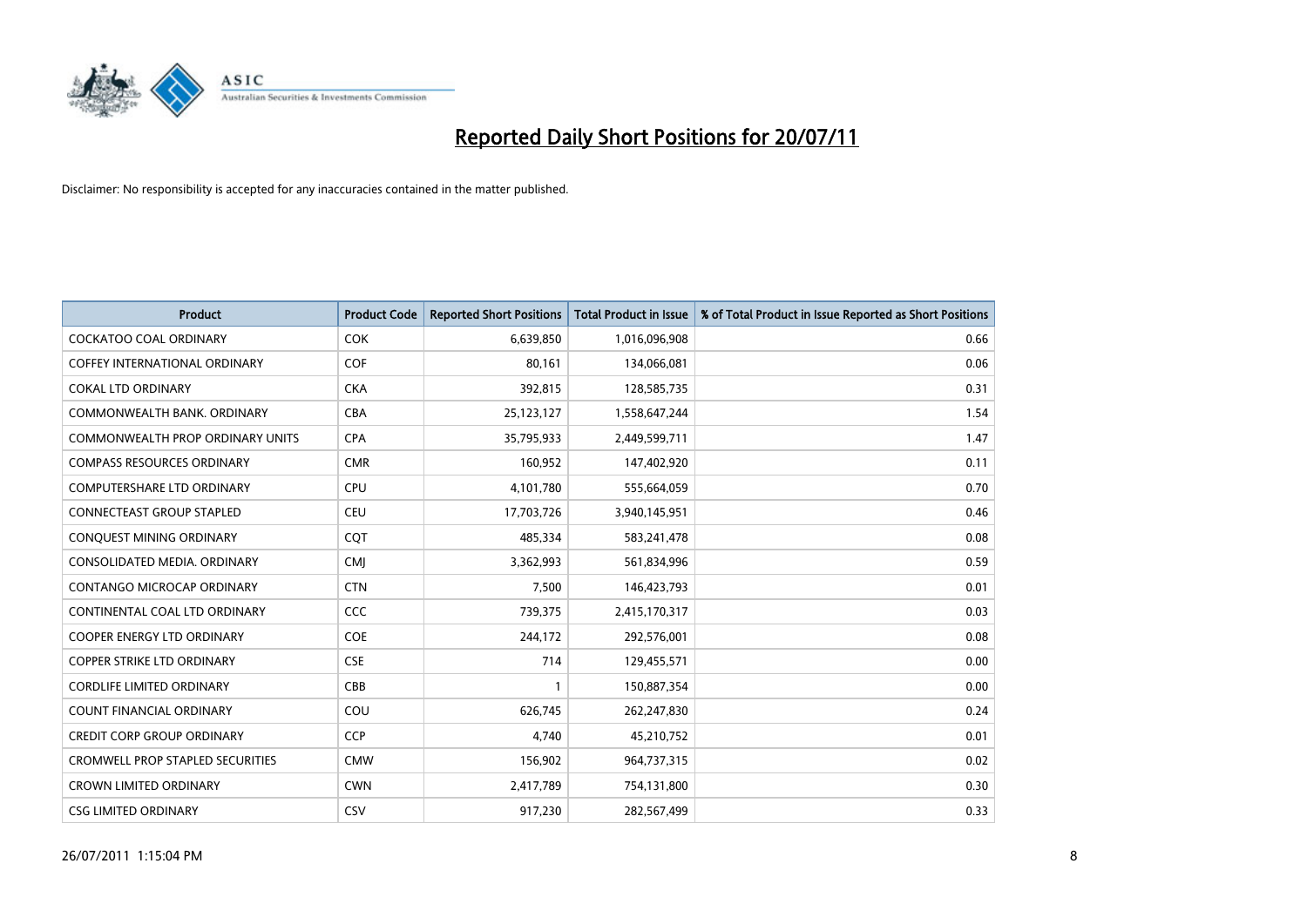

| <b>Product</b>                       | <b>Product Code</b> | <b>Reported Short Positions</b> | Total Product in Issue | % of Total Product in Issue Reported as Short Positions |
|--------------------------------------|---------------------|---------------------------------|------------------------|---------------------------------------------------------|
| <b>CSL LIMITED ORDINARY</b>          | <b>CSL</b>          | 7,696,810                       | 527,960,909            | 1.43                                                    |
| <b>CSR LIMITED ORDINARY</b>          | <b>CSR</b>          | 14,422,255                      | 506,000,315            | 2.85                                                    |
| <b>CUDECO LIMITED ORDINARY</b>       | CDU                 | 1,190,398                       | 144,216,264            | 0.82                                                    |
| <b>CUSTOMERS LIMITED ORDINARY</b>    | CUS                 | 60,008                          | 134,869,357            | 0.04                                                    |
| DART ENERGY LTD ORDINARY             | <b>DTE</b>          | 6,390,586                       | 720,674,545            | 0.89                                                    |
| DAVID JONES LIMITED ORDINARY         | <b>DJS</b>          | 27,160,036                      | 520,751,395            | 5.21                                                    |
| <b>DECMIL GROUP LIMITED ORDINARY</b> | <b>DCG</b>          | 106,240                         | 124,254,568            | 0.09                                                    |
| DEEP YELLOW LIMITED ORDINARY         | <b>DYL</b>          | 76,669                          | 1,127,534,458          | 0.01                                                    |
| DEVINE LIMITED ORDINARY              | <b>DVN</b>          | 1,000                           | 634,918,223            | 0.00                                                    |
| DEXUS PROPERTY GROUP STAPLED UNITS   | <b>DXS</b>          | 45,395,614                      | 4,839,024,176          | 0.93                                                    |
| DISCOVERY METALS LTD ORDINARY        | <b>DML</b>          | 6,272,400                       | 437,114,481            | 1.43                                                    |
| DOMINO PIZZA ENTERPR ORDINARY        | <b>DMP</b>          | 250,903                         | 68,407,674             | 0.37                                                    |
| DOWNER EDI LIMITED ORDINARY          | <b>DOW</b>          | 5,842,794                       | 429,100,296            | 1.36                                                    |
| DRILLSEARCH ENERGY ORDINARY          | <b>DLS</b>          | 5,798                           | 304,176,742            | 0.00                                                    |
| DUET GROUP STAPLED US PROHIBIT.      | <b>DUE</b>          | 2,249,101                       | 909,692,991            | 0.23                                                    |
| DULUXGROUP LIMITED ORDINARY          | <b>DLX</b>          | 7,517,036                       | 367,456,259            | 2.03                                                    |
| DWS ADVANCED ORDINARY                | <b>DWS</b>          | 131,674                         | 132,362,763            | 0.10                                                    |
| EASTERN STAR GAS ORDINARY            | ESG                 | 4,332,669                       | 991,717,041            | 0.43                                                    |
| ECHO ENTERTAINMENT ORDINARY          | <b>EGP</b>          | 1,236,695                       | 688,019,737            | 0.18                                                    |
| ELDERS LIMITED ORDINARY              | <b>ELD</b>          | 17,083,383                      | 448,598,480            | 3.80                                                    |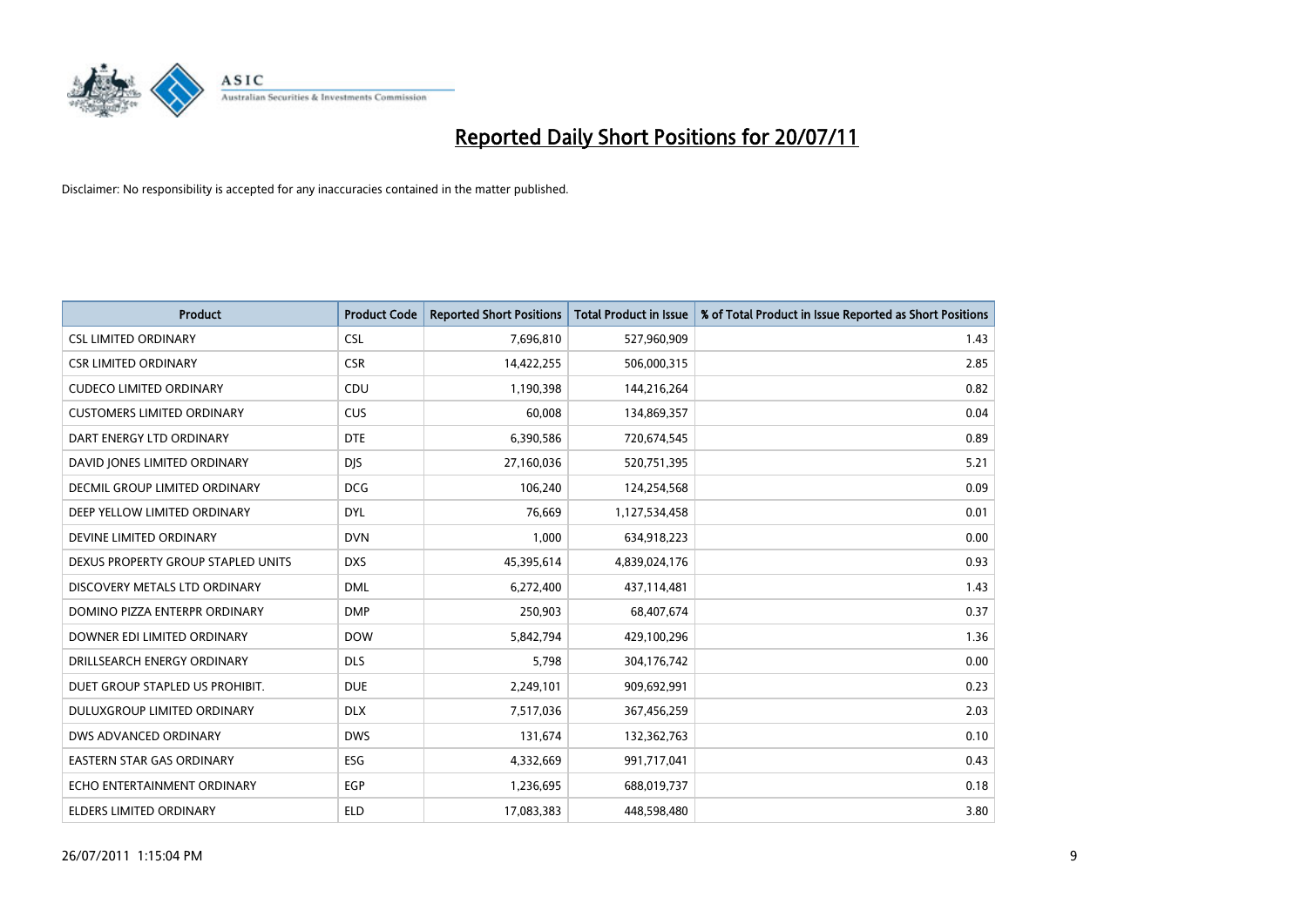

| <b>Product</b>                            | <b>Product Code</b> | <b>Reported Short Positions</b> | <b>Total Product in Issue</b> | % of Total Product in Issue Reported as Short Positions |
|-------------------------------------------|---------------------|---------------------------------|-------------------------------|---------------------------------------------------------|
| ELDORADO GOLD CORP CDI 1:1                | EAU                 | 32,934                          | 11,658,431                    | 0.29                                                    |
| ELEMENTOS LIMITED ORDINARY                | <b>ELT</b>          | 8                               | 77,068,979                    | 0.00                                                    |
| ELIXIR PETROLEUM LTD ORDINARY             | <b>EXR</b>          | 324,400                         | 188,988,472                   | 0.17                                                    |
| <b>EMECO HOLDINGS ORDINARY</b>            | <b>EHL</b>          | 2,289,018                       | 631,237,586                   | 0.37                                                    |
| ENERGIA MINERALS LTD ORDINARY             | <b>EMX</b>          | 25,088                          | 82,500,005                    | 0.03                                                    |
| <b>ENERGY RESOURCES ORDINARY 'A'</b>      | <b>ERA</b>          | 3,912,633                       | 190,737,934                   | 2.06                                                    |
| ENERGY WORLD CORPOR. ORDINARY             | <b>EWC</b>          | 21,001,335                      | 1,734,166,672                 | 1.20                                                    |
| <b>ENTEK ENERGY LTD ORDINARY</b>          | <b>ETE</b>          | 489,903                         | 510,657,387                   | 0.10                                                    |
| <b>ENTELLECT LIMITED ORDINARY</b>         | <b>ESN</b>          | 464,050                         | 87,239,240                    | 0.53                                                    |
| <b>ENVESTRA LIMITED ORDINARY</b>          | <b>ENV</b>          | 3,508,954                       | 1,468,560,201                 | 0.23                                                    |
| EQUINOX MINERALS LTD CHESS DEPOSITARY INT | EON                 | 154,255                         | 879,495,876                   | 0.02                                                    |
| <b>EUROZ LIMITED ORDINARY</b>             | EZL                 | 85,200                          | 140,894,763                   | 0.06                                                    |
| EXTRACT RESOURCES ORDINARY                | <b>EXT</b>          | 438,184                         | 251,336,404                   | 0.17                                                    |
| FAIRFAX MEDIA LTD ORDINARY                | <b>FXI</b>          | 292,432,683                     | 2,351,955,725                 | 12.41                                                   |
| <b>FAR LTD ORDINARY</b>                   | <b>FAR</b>          | 21,000,000                      | 1,245,401,164                 | 1.69                                                    |
| FERRAUS LIMITED ORDINARY                  | <b>FRS</b>          | 370                             | 249,598,565                   | 0.00                                                    |
| FISHER & PAYKEL APP. ORDINARY             | <b>FPA</b>          | 18,298                          | 724,235,162                   | 0.00                                                    |
| FISHER & PAYKEL H. ORDINARY               | <b>FPH</b>          | 2,385,266                       | 525,362,450                   | 0.45                                                    |
| FKP PROPERTY GROUP STAPLED SECURITIES     | <b>FKP</b>          | 28,220,695                      | 1,185,077,223                 | 2.37                                                    |
| FLEETWOOD CORP ORDINARY                   | <b>FWD</b>          | 642,388                         | 57,847,937                    | 1.08                                                    |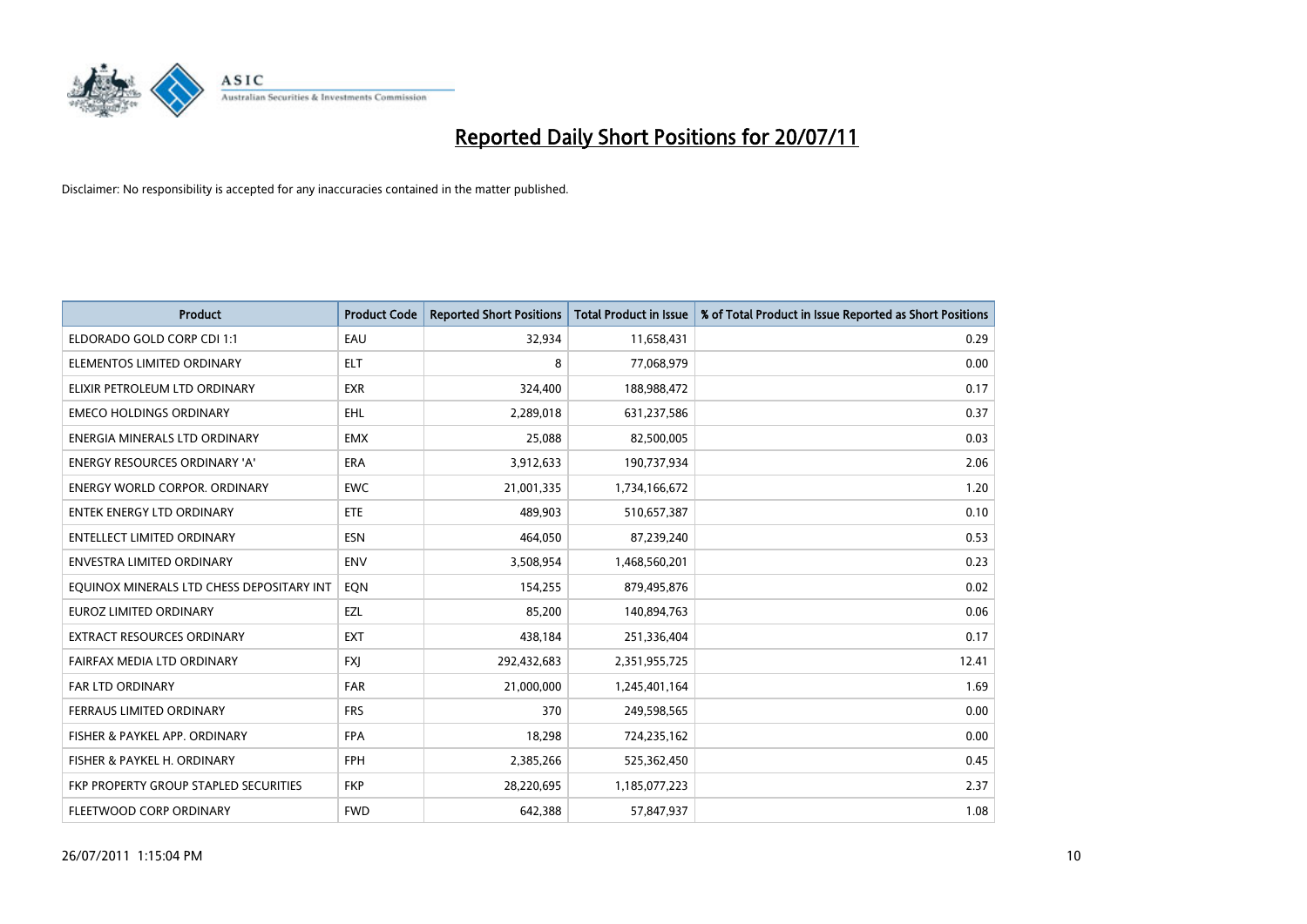

| <b>Product</b>                       | <b>Product Code</b> | <b>Reported Short Positions</b> | <b>Total Product in Issue</b> | % of Total Product in Issue Reported as Short Positions |
|--------------------------------------|---------------------|---------------------------------|-------------------------------|---------------------------------------------------------|
| FLETCHER BUILDING ORDINARY           | <b>FBU</b>          | 6,736,129                       | 678,573,570                   | 0.99                                                    |
| FLEXIGROUP LIMITED ORDINARY          | <b>FXL</b>          | 47,692                          | 276,292,173                   | 0.02                                                    |
| <b>FLIGHT CENTRE ORDINARY</b>        | <b>FLT</b>          | 4,517,291                       | 99,953,554                    | 4.52                                                    |
| FLINDERS MINES LTD ORDINARY          | <b>FMS</b>          | 23,416,684                      | 1,820,839,571                 | 1.28                                                    |
| <b>FOCUS MINERALS LTD ORDINARY</b>   | <b>FML</b>          | 20,426,017                      | 3,440,515,431                 | 0.59                                                    |
| <b>FORGE GROUP LIMITED ORDINARY</b>  | <b>FGE</b>          | 90,775                          | 82,924,014                    | 0.10                                                    |
| <b>FORTE ENERGY NL ORDINARY</b>      | <b>FTE</b>          | 2,658,986                       | 695,589,311                   | 0.38                                                    |
| FORTESCUE METALS GRP ORDINARY        | <b>FMG</b>          | 27,196,954                      | 3,113,348,659                 | 0.87                                                    |
| <b>FOSTER'S GROUP ORDINARY</b>       | FGL                 | 4,671,459                       | 1,940,894,542                 | 0.23                                                    |
| FTD CORPORATION ORDINARY             | <b>FTD</b>          | 8,088                           | 36,474,593                    | 0.02                                                    |
| FUNTASTIC LIMITED ORDINARY           | <b>FUN</b>          | 322,528                         | 340,997,682                   | 0.09                                                    |
| <b>G.U.D. HOLDINGS ORDINARY</b>      | <b>GUD</b>          | 260,736                         | 69,089,611                    | 0.38                                                    |
| <b>GALAXY RESOURCES ORDINARY</b>     | GXY                 | 960,599                         | 323,327,000                   | 0.30                                                    |
| <b>GEODYNAMICS LIMITED ORDINARY</b>  | GDY                 | 55,876                          | 336,892,832                   | 0.02                                                    |
| <b>GINDALBIE METALS LTD ORDINARY</b> | <b>GBG</b>          | 40,068,442                      | 935,615,590                   | 4.31                                                    |
| <b>GLOBAL MINING ORDINARY</b>        | <b>GMI</b>          | 8,951                           | 191,820,968                   | 0.00                                                    |
| <b>GLOUCESTER COAL ORDINARY</b>      | GCL                 | 319,726                         | 202,905,967                   | 0.15                                                    |
| <b>GME RESOURCES LTD ORDINARY</b>    | <b>GME</b>          | 800                             | 322,635,902                   | 0.00                                                    |
| <b>GOLD ONE INT LTD ORDINARY</b>     | GDO                 | 665,805                         | 808,989,951                   | 0.08                                                    |
| <b>GOLD ROAD RES LTD ORDINARY</b>    | <b>GOR</b>          | 32,872                          | 298,904,971                   | 0.01                                                    |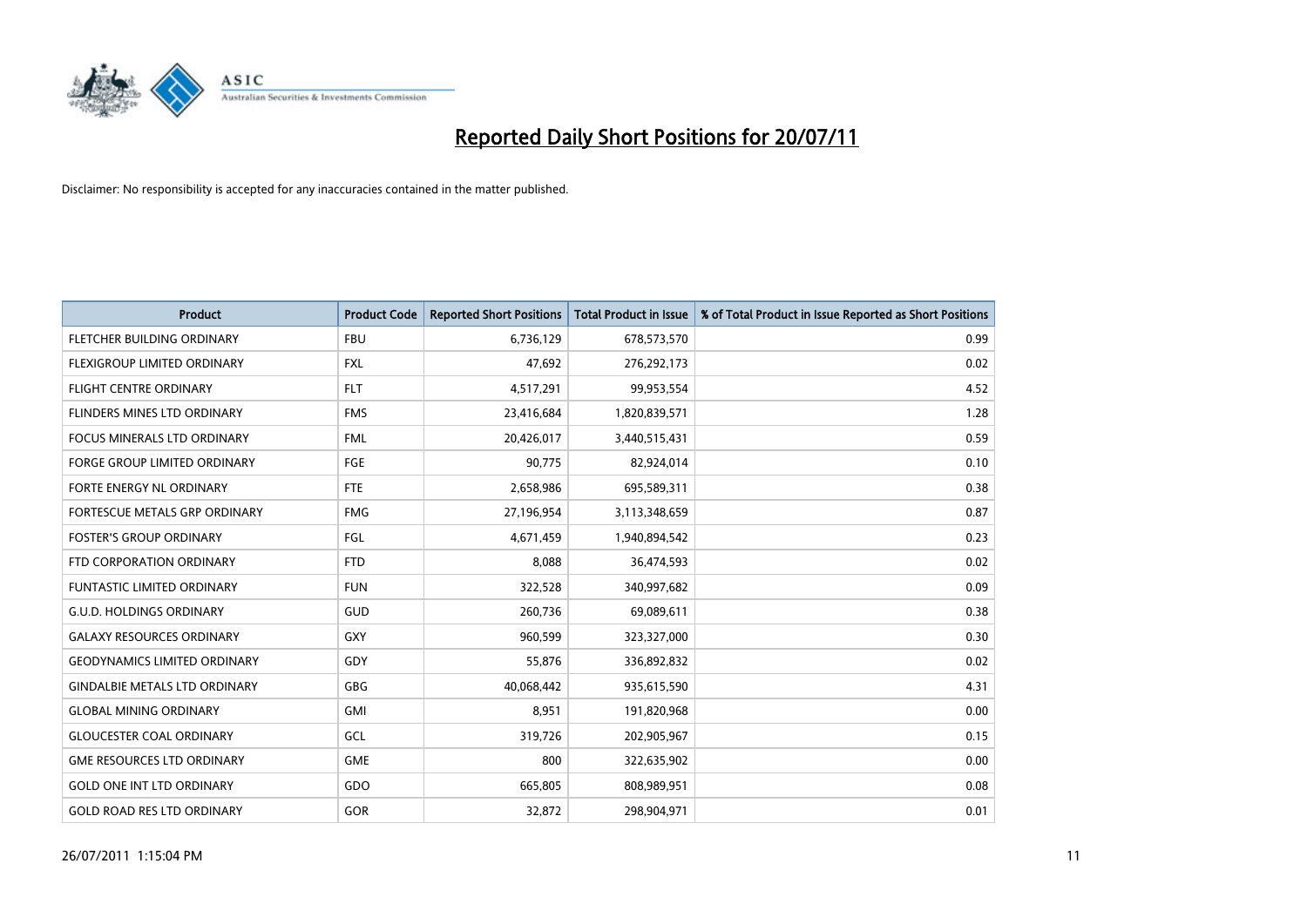

| <b>Product</b>                            | <b>Product Code</b> | <b>Reported Short Positions</b> | <b>Total Product in Issue</b> | % of Total Product in Issue Reported as Short Positions |
|-------------------------------------------|---------------------|---------------------------------|-------------------------------|---------------------------------------------------------|
| <b>GOLDEN WEST RESOURCE ORDINARY</b>      | <b>GWR</b>          | 1,617                           | 192,082,567                   | 0.00                                                    |
| <b>GOODMAN FIELDER. ORDINARY</b>          | <b>GFF</b>          | 26,651,112                      | 1,380,386,438                 | 1.92                                                    |
| <b>GOODMAN GROUP STAPLED US PROHIBIT.</b> | <b>GMG</b>          | 33,558,926                      | 7,394,607,411                 | 0.45                                                    |
| <b>GPT GROUP STAPLED SEC.</b>             | GPT                 | 13,172,633                      | 1,855,529,431                 | 0.70                                                    |
| <b>GRAINCORP LIMITED A CLASS ORDINARY</b> | <b>GNC</b>          | 793,632                         | 198,318,900                   | 0.41                                                    |
| <b>GRANGE RESOURCES, ORDINARY</b>         | <b>GRR</b>          | 448.519                         | 1,153,181,487                 | 0.04                                                    |
| <b>GREENCAP LIMITED ORDINARY</b>          | GCG                 |                                 | 262,515,385                   | 0.00                                                    |
| <b>GREENLAND MIN EN LTD ORDINARY</b>      | GGG                 | 1,555,681                       | 378,293,716                   | 0.40                                                    |
| <b>GRYPHON MINERALS LTD ORDINARY</b>      | <b>GRY</b>          | 2,187,635                       | 299,922,058                   | 0.73                                                    |
| <b>GUILDFORD COAL LTD ORDINARY</b>        | <b>GUF</b>          | 1,698,029                       | 213,532,609                   | 0.80                                                    |
| <b>GUINNESS PEAT GROUP. CDI 1:1</b>       | GPG                 | 1,226,373                       | 247,995,659                   | 0.49                                                    |
| <b>GUNNS LIMITED ORDINARY</b>             | <b>GNS</b>          | 64,005,745                      | 848,401,559                   | 7.57                                                    |
| <b>GWA GROUP LTD ORDINARY</b>             | <b>GWA</b>          | 6,998,696                       | 301,525,014                   | 2.31                                                    |
| <b>HARVEY NORMAN ORDINARY</b>             | <b>HVN</b>          | 47,784,734                      | 1,062,316,784                 | 4.50                                                    |
| <b>HASTIE GROUP LIMITED ORDINARY</b>      | <b>HST</b>          | 7,561,487                       | 1,061,919,613                 | 0.70                                                    |
| HASTINGS DIVERSIFIED STAPLED SECURITY     | <b>HDF</b>          | 1,851,126                       | 529,187,294                   | 0.36                                                    |
| <b>HEARTWARE INT INC CDI 35:1</b>         | <b>HIN</b>          | 272,008                         | 48,598,550                    | 0.56                                                    |
| <b>HENDERSON GROUP CDI 1:1</b>            | <b>HGG</b>          | 7,791,222                       | 621,996,994                   | 1.26                                                    |
| HFA HOLDINGS LIMITED ORDINARY             | <b>HFA</b>          | 480,380                         | 117,332,831                   | 0.40                                                    |
| HIGHLANDS PACIFIC ORDINARY                | <b>HIG</b>          | 2,529,984                       | 686,082,148                   | 0.37                                                    |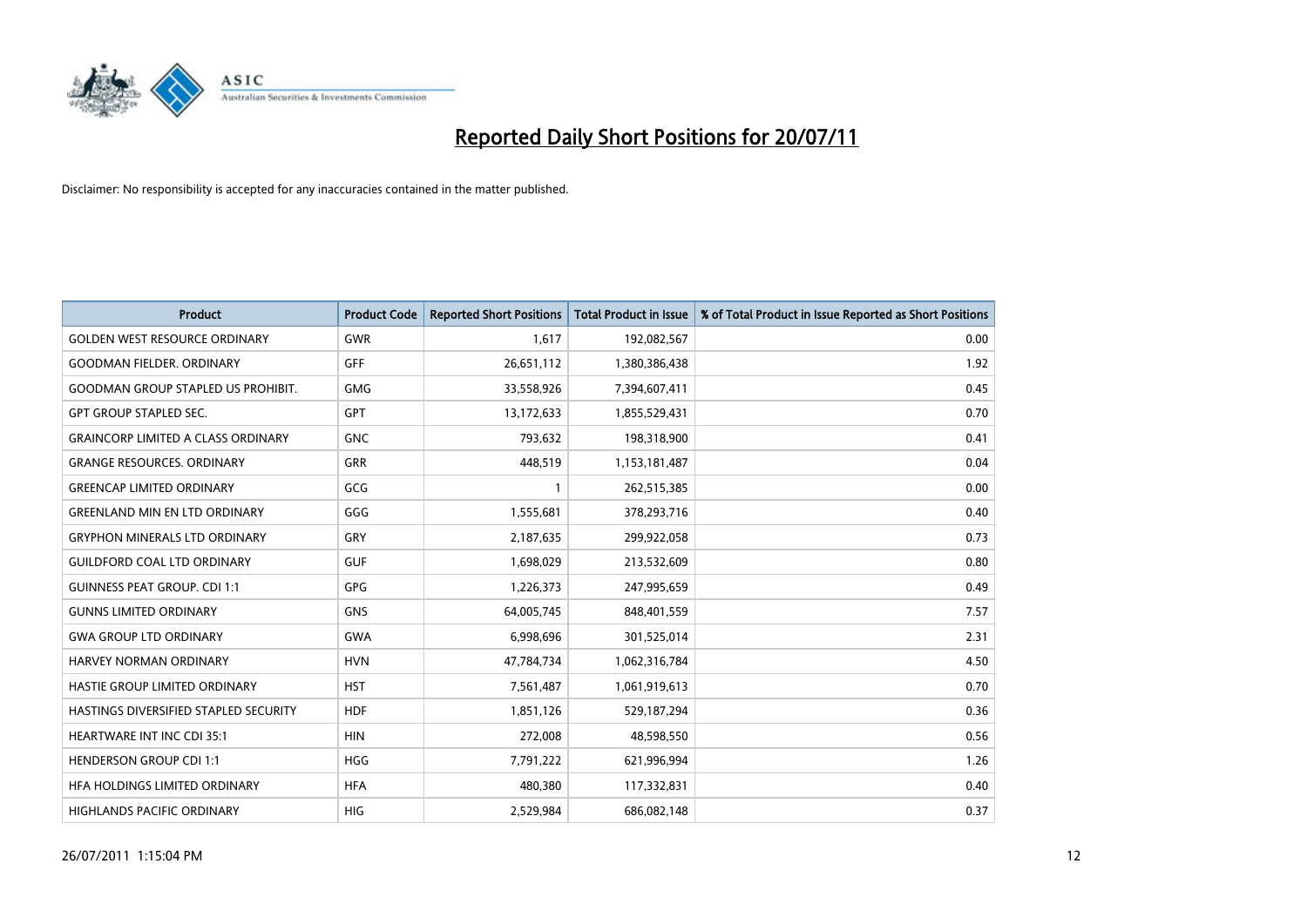

| <b>Product</b>                      | <b>Product Code</b> | <b>Reported Short Positions</b> | <b>Total Product in Issue</b> | % of Total Product in Issue Reported as Short Positions |
|-------------------------------------|---------------------|---------------------------------|-------------------------------|---------------------------------------------------------|
| HILLGROVE RES LTD ORDINARY          | <b>HGO</b>          | 724,708                         | 793,698,575                   | 0.09                                                    |
| HILLS HOLDINGS LTD ORDINARY         | <b>HIL</b>          | 3,479,974                       | 249,139,016                   | 1.37                                                    |
| HORIZON OIL LIMITED ORDINARY        | <b>HZN</b>          | 6,265,485                       | 1,130,811,515                 | 0.55                                                    |
| HUNNU COAL LIMITED ORDINARY         | <b>HUN</b>          | 253,901                         | 212,565,002                   | 0.12                                                    |
| <b>ICON ENERGY LIMITED ORDINARY</b> | <b>ICN</b>          | 71,010                          | 469,301,394                   | 0.01                                                    |
| <b>IINET LIMITED ORDINARY</b>       | <b>IIN</b>          | 529,007                         | 152,160,119                   | 0.34                                                    |
| <b>IKWEZI MINING LTD ORDINARY</b>   | <b>IKW</b>          | 668,052                         | 168,800,000                   | 0.40                                                    |
| <b>ILUKA RESOURCES ORDINARY</b>     | <b>ILU</b>          | 2,366,600                       | 418,700,517                   | 0.54                                                    |
| <b>IMDEX LIMITED ORDINARY</b>       | <b>IMD</b>          | 78,508                          | 199,414,165                   | 0.04                                                    |
| IMF (AUSTRALIA) LTD ORDINARY        | <b>IMF</b>          | 324,756                         | 123,828,193                   | 0.26                                                    |
| IMX RESOURCES LTD ORDINARY          | <b>IXR</b>          | 20,000                          | 262,612,803                   | 0.01                                                    |
| <b>INCITEC PIVOT ORDINARY</b>       | <b>IPL</b>          | 3,607,780                       | 1,628,730,107                 | 0.20                                                    |
| INDAGO RESOURCES LTD ORDINARY       | IDG                 | 8,179                           | 4,912,554                     | 0.17                                                    |
| <b>INDEPENDENCE GROUP ORDINARY</b>  | <b>IGO</b>          | 1,149,512                       | 202,907,135                   | 0.57                                                    |
| <b>INDO MINES LIMITED ORDINARY</b>  | <b>IDO</b>          | 2,756,974                       | 229,809,304                   | 1.20                                                    |
| <b>INDOPHIL RESOURCES ORDINARY</b>  | <b>IRN</b>          | 12,047,885                      | 995,437,860                   | 1.22                                                    |
| INDUSTREA LIMITED ORDINARY          | <b>IDL</b>          | 1,577,498                       | 364,733,566                   | 0.43                                                    |
| INFIGEN ENERGY STAPLED SECURITIES   | <b>IFN</b>          | 3,938,777                       | 762,265,972                   | 0.53                                                    |
| ING RE COM GROUP STAPLED SECURITIES | <b>ILF</b>          | 3,583                           | 441,029,194                   | 0.00                                                    |
| INSURANCE AUSTRALIA ORDINARY        | IAG                 | 10,768,417                      | 2,079,034,021                 | 0.53                                                    |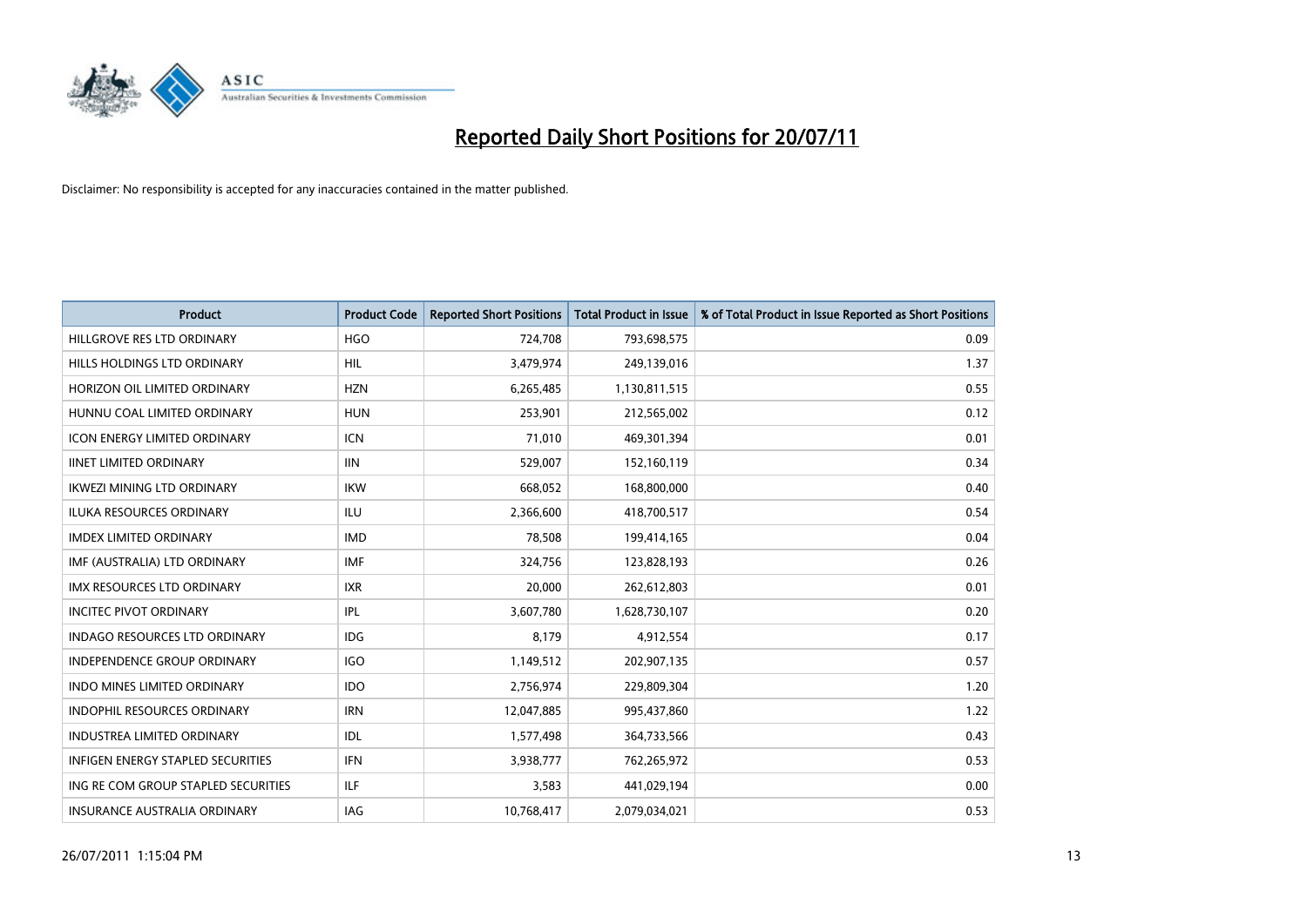

| <b>Product</b>                                  | <b>Product Code</b> | <b>Reported Short Positions</b> | Total Product in Issue | % of Total Product in Issue Reported as Short Positions |
|-------------------------------------------------|---------------------|---------------------------------|------------------------|---------------------------------------------------------|
| INT GOLDFIELDS LTD ORDINARY                     | <b>IGS</b>          | 12,197,682                      | 571,520,386            | 2.13                                                    |
| <b>INTEGRA MINING LTD, ORDINARY</b>             | <b>IGR</b>          | 5,112,366                       | 841,525,727            | 0.61                                                    |
| <b>INTREPID MINES ORDINARY</b>                  | <b>IAU</b>          | 4,753,266                       | 520,852,607            | 0.89                                                    |
| <b>INVESTA OFFICE FUND STAPLED SECURITIES</b>   | <b>IOF</b>          | 9,237,831                       | 2,729,071,212          | 0.34                                                    |
| <b>INVOCARE LIMITED ORDINARY</b>                | <b>IVC</b>          | 934.185                         | 107,912,897            | 0.86                                                    |
| <b>ION LIMITED ORDINARY</b>                     | <b>ION</b>          | 164,453                         | 256,365,105            | 0.06                                                    |
| <b>IOOF HOLDINGS LTD ORDINARY</b>               | IFL.                | 818,850                         | 229,794,395            | 0.36                                                    |
| <b>IRESS MARKET TECH. ORDINARY</b>              | <b>IRE</b>          | 2,267,698                       | 126,992,462            | 1.76                                                    |
| <b>IRON ORE HOLDINGS ORDINARY</b>               | <b>IOH</b>          | 60,016                          | 166,087,005            | 0.03                                                    |
| ISHARES GLOBAL 100 CDI 1:1                      | 100                 | 6.597                           | 10,600,000             | 0.06                                                    |
| ISHARES MSCI AUS 200 ISHARES MSCI AUS 200       | <b>IOZ</b>          | 29,726                          | 1,950,015              | 1.52                                                    |
| ISHARES MSCI EM MKTS CDI 1:1                    | <b>IEM</b>          | 18,083                          | 425,700,000            | 0.00                                                    |
| ISHARES S&P 500 CDI 1:1                         | <b>IVV</b>          | 3.883                           | 116,350,000            | 0.00                                                    |
| ISHARES S&P HIGH DIV ISHARES S&P HIGH DIV       | <b>IHD</b>          | 5.929                           | 2,200,055              | 0.27                                                    |
| ISHARES SMALL ORDS ISHARES SMALL ORDS           | <b>ISO</b>          | 79,491                          | 3,900,000              | 2.04                                                    |
| <b>ISOFT GROUP LIMITED ORDINARY</b>             | <b>ISF</b>          | 6,856,125                       | 1,071,236,272          | 0.64                                                    |
| <b>IVANHOE AUSTRALIA ORDINARY</b>               | <b>IVA</b>          | 94,473                          | 418,709,553            | 0.02                                                    |
| <b>JAMES HARDIE INDUST CHESS DEPOSITARY INT</b> | <b>IHX</b>          | 20,555,051                      | 437,311,611            | 4.68                                                    |
| <b>IAMESON RESOURCES ORDINARY</b>               | <b>JAL</b>          | 1,600,000                       | 95,828,865             | 1.67                                                    |
| <b>IB HI-FI LIMITED ORDINARY</b>                | <b>IBH</b>          | 16,131,457                      | 98,535,763             | 16.37                                                   |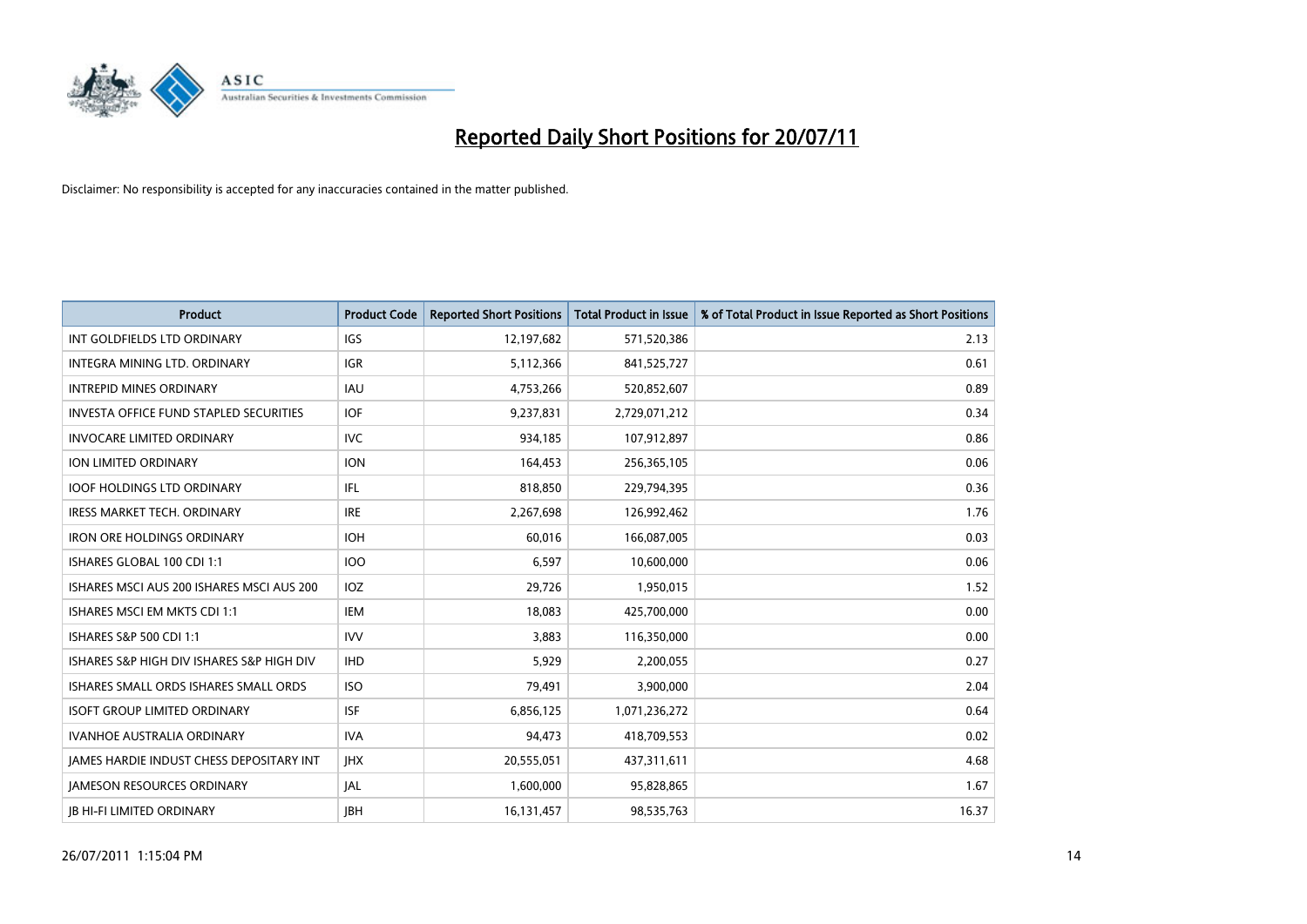

| <b>Product</b>                        | <b>Product Code</b> | <b>Reported Short Positions</b> | <b>Total Product in Issue</b> | % of Total Product in Issue Reported as Short Positions |
|---------------------------------------|---------------------|---------------------------------|-------------------------------|---------------------------------------------------------|
| <b>JUPITER MINES ORDINARY</b>         | <b>IMS</b>          | 54,491                          | 1,561,035,037                 | 0.00                                                    |
| KAGARA LTD ORDINARY                   | KZL                 | 9,765,734                       | 708,583,836                   | 1.37                                                    |
| KANGAROO RES LTD ORDINARY             | <b>KRL</b>          | 600,000                         | 3,434,430,012                 | 0.02                                                    |
| KAROON GAS AUSTRALIA ORDINARY         | <b>KAR</b>          | 1,532,942                       | 221,420,769                   | 0.68                                                    |
| KATHMANDU HOLD LTD ORDINARY           | <b>KMD</b>          | 826,509                         | 200,000,000                   | 0.41                                                    |
| KEYBRIDGE CAPITAL ORDINARY            | <b>KBC</b>          | 77,999                          | 172,070,564                   | 0.05                                                    |
| KIMBERLEY METALS LTD ORDINARY         | <b>KBL</b>          | 1,820                           | 164,452,978                   | 0.00                                                    |
| KINGSGATE CONSOLID. ORDINARY          | <b>KCN</b>          | 2,961,250                       | 135,338,157                   | 2.18                                                    |
| KINGSROSE MINING LTD ORDINARY         | <b>KRM</b>          | 466,500                         | 264,688,064                   | 0.17                                                    |
| LEIGHTON HOLDINGS ORDINARY            | LEI                 | 6,528,787                       | 336,515,596                   | 1.91                                                    |
| LEND LEASE GROUP UNIT/ORD STAPLED     | LLC                 | 2,918,446                       | 570,915,669                   | 0.49                                                    |
| LINC ENERGY LTD ORDINARY              | <b>LNC</b>          | 5,813,830                       | 503,418,900                   | 1.15                                                    |
| LIQUEFIED NATURAL ORDINARY            | LNG                 | 335,739                         | 267,699,015                   | 0.13                                                    |
| LUDOWICI LIMITED ORDINARY             | LDW                 | 6,496                           | 27,451,093                    | 0.02                                                    |
| LYNAS CORPORATION ORDINARY            | <b>LYC</b>          | 57,859,008                      | 1,713,646,913                 | 3.40                                                    |
| M2 TELECOMMUNICATION ORDINARY         | <b>MTU</b>          | 102,681                         | 123,616,285                   | 0.08                                                    |
| MACARTHUR COAL ORDINARY               | <b>MCC</b>          | 1,788,584                       | 302,092,343                   | 0.58                                                    |
| <b>MACMAHON HOLDINGS ORDINARY</b>     | <b>MAH</b>          | 6,298,104                       | 733,711,705                   | 0.87                                                    |
| MACO ATLAS ROADS GRP ORDINARY STAPLED | <b>MOA</b>          | 5,969,984                       | 452,345,907                   | 1.31                                                    |
| MACQUARIE GROUP LTD ORDINARY          | <b>MOG</b>          | 5,096,307                       | 348,275,697                   | 1.39                                                    |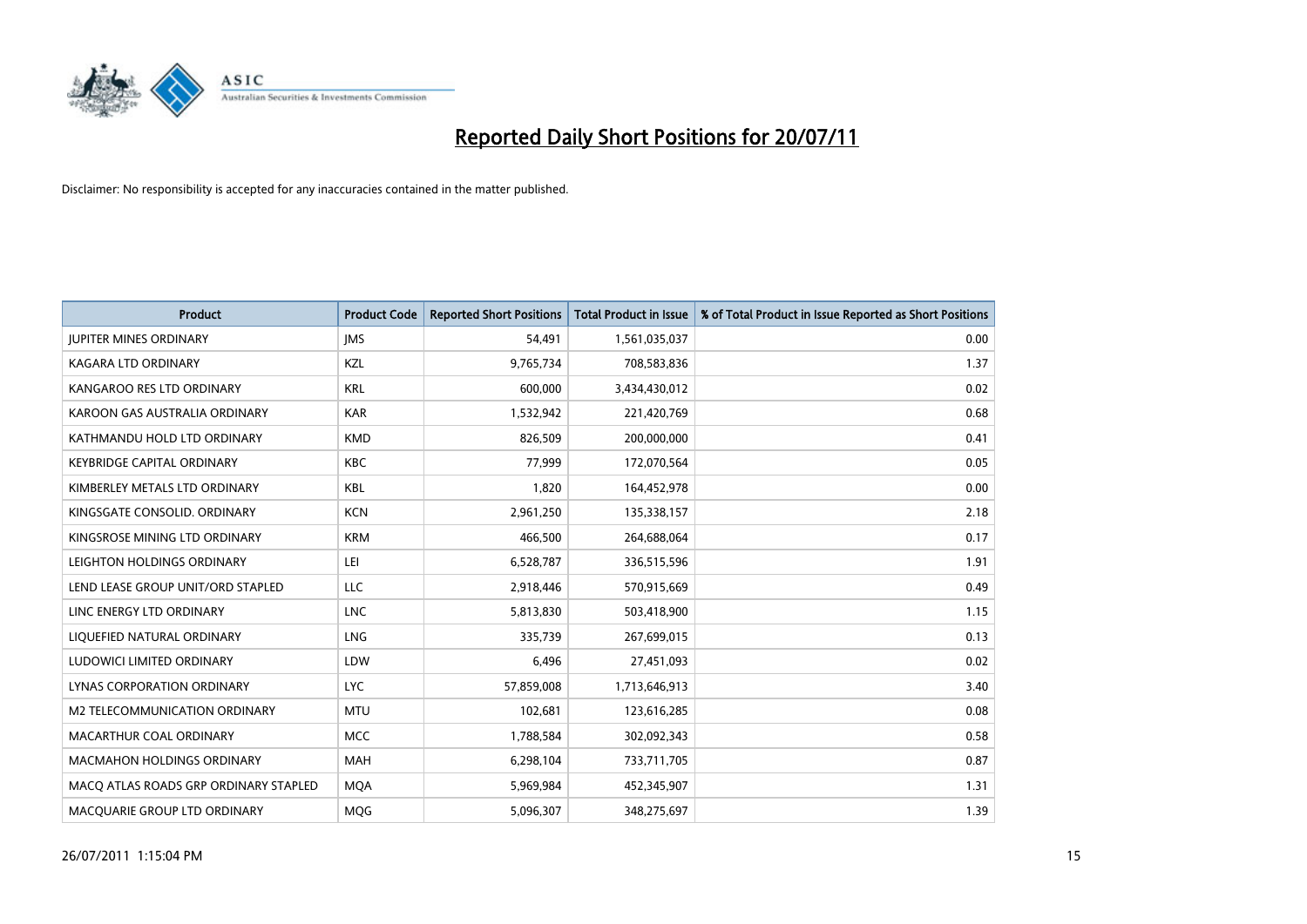

| <b>Product</b>                       | <b>Product Code</b> | <b>Reported Short Positions</b> | <b>Total Product in Issue</b> | % of Total Product in Issue Reported as Short Positions |
|--------------------------------------|---------------------|---------------------------------|-------------------------------|---------------------------------------------------------|
| MAP GROUP STAPLED US PROHIBIT.       | <b>MAP</b>          | 9,183,832                       | 1,861,210,782                 | 0.47                                                    |
| MARENGO MINING ORDINARY              | <b>MGO</b>          | 87,882                          | 995,068,613                   | 0.01                                                    |
| <b>MATRIX C &amp; E LTD ORDINARY</b> | <b>MCE</b>          | 138,957                         | 77,081,507                    | 0.18                                                    |
| MCMILLAN SHAKESPEARE ORDINARY        | <b>MMS</b>          | 974                             | 68,081,810                    | 0.00                                                    |
| <b>MCPHERSON'S LTD ORDINARY</b>      | <b>MCP</b>          | 223,993                         | 72,401,758                    | 0.31                                                    |
| MEDUSA MINING LTD ORDINARY           | <b>MML</b>          | 1,800,240                       | 188,233,911                   | 0.96                                                    |
| MELBOURNE IT LIMITED ORDINARY        | <b>MLB</b>          | 182,722                         | 80,662,621                    | 0.23                                                    |
| MEO AUSTRALIA LTD ORDINARY           | <b>MEO</b>          | 2,523,270                       | 539,913,260                   | 0.46                                                    |
| MERMAID MARINE ORDINARY              | <b>MRM</b>          | 2,386,412                       | 215,376,756                   | 1.08                                                    |
| MESOBLAST LIMITED ORDINARY           | <b>MSB</b>          | 2,106,625                       | 280,425,258                   | 0.76                                                    |
| METALS X LIMITED ORDINARY            | <b>MLX</b>          | 356,940                         | 1,365,661,782                 | 0.03                                                    |
| METCASH LIMITED ORDINARY             | <b>MTS</b>          | 32,673,132                      | 768,928,924                   | 4.24                                                    |
| METGASCO LIMITED ORDINARY            | <b>MEL</b>          | 235,435                         | 276,213,791                   | 0.09                                                    |
| METMINCO LIMITED ORDINARY            | <b>MNC</b>          | 2,663,486                       | 1,462,616,146                 | 0.18                                                    |
| MHM METALS LIMITED ORDINARY          | <b>MHM</b>          | 92,533                          | 102,234,410                   | 0.09                                                    |
| MICLYN EXP OFFSHR ORDINARY           | <b>MIO</b>          | 372,133                         | 274,618,684                   | 0.13                                                    |
| MINARA RESOURCES ORDINARY            | <b>MRE</b>          | 8,063,153                       | 1,169,424,487                 | 0.68                                                    |
| MINCOR RESOURCES NL ORDINARY         | <b>MCR</b>          | 1,236,994                       | 200,608,804                   | 0.61                                                    |
| MINEMAKERS LIMITED ORDINARY          | <b>MAK</b>          | 44,227                          | 227,003,950                   | 0.02                                                    |
| MINERAL DEPOSITS ORDINARY            | <b>MDL</b>          | 503,110                         | 83,538,786                    | 0.62                                                    |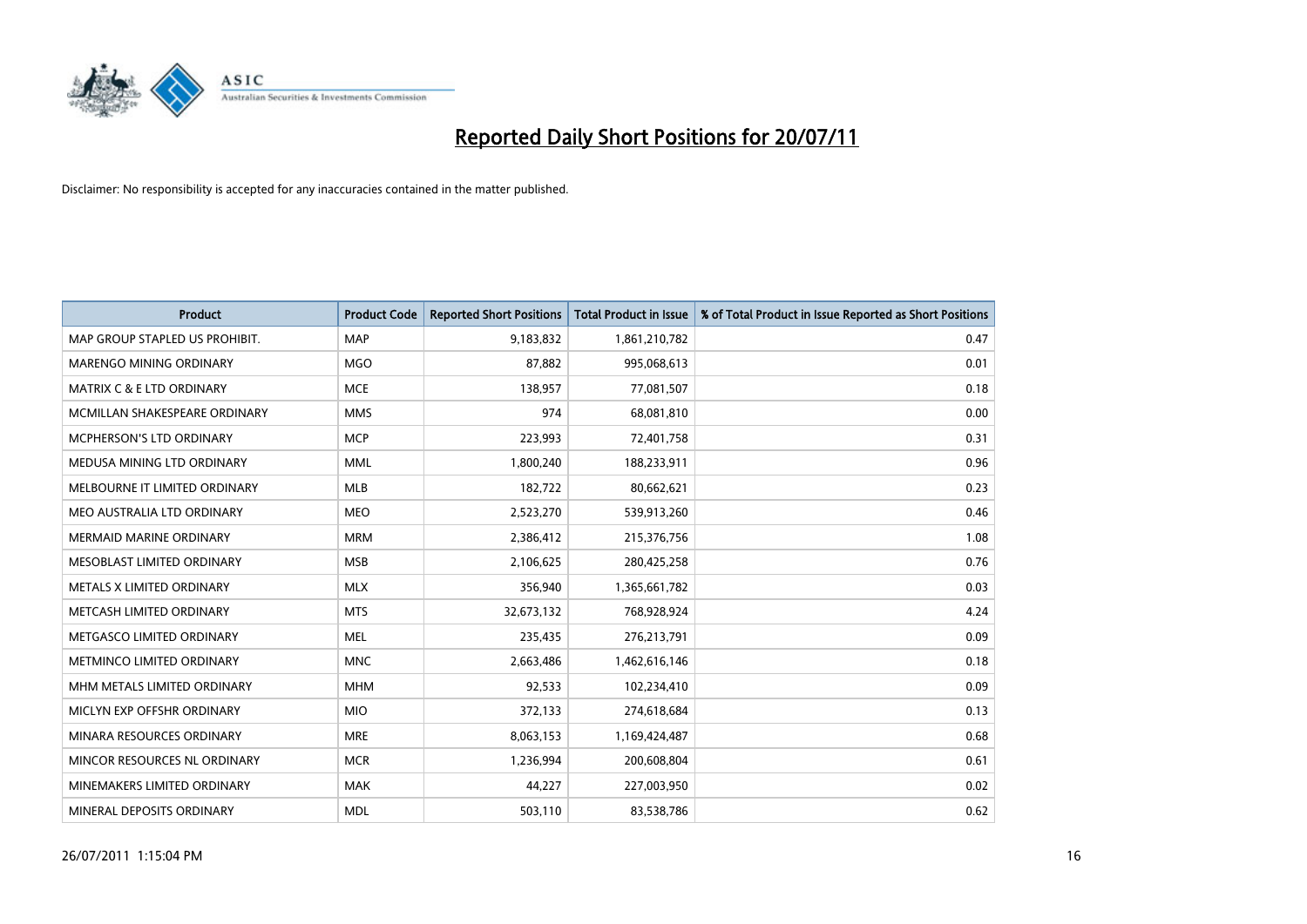

| <b>Product</b>                       | <b>Product Code</b> | <b>Reported Short Positions</b> | <b>Total Product in Issue</b> | % of Total Product in Issue Reported as Short Positions |
|--------------------------------------|---------------------|---------------------------------|-------------------------------|---------------------------------------------------------|
| MINERAL RESOURCES, ORDINARY          | <b>MIN</b>          | 508,225                         | 169,168,017                   | 0.29                                                    |
| MIRABELA NICKEL LTD ORDINARY         | <b>MBN</b>          | 11,565,440                      | 491,781,237                   | 2.35                                                    |
| MIRVAC GROUP STAPLED SECURITIES      | <b>MGR</b>          | 26,712,630                      | 3,416,924,188                 | 0.77                                                    |
| MISSION NEWENERGY ORDINARY           | <b>MBT</b>          | 1,500                           | 8,598,971                     | 0.02                                                    |
| MOLOPO ENERGY LTD ORDINARY           | <b>MPO</b>          | 1,230,797                       | 247,940,175                   | 0.50                                                    |
| MOLY MINES LIMITED ORDINARY          | <b>MOL</b>          | 87,219                          | 384,893,989                   | 0.02                                                    |
| MONADELPHOUS GROUP ORDINARY          | <b>MND</b>          | 744,407                         | 87,576,827                    | 0.85                                                    |
| MORTGAGE CHOICE LTD ORDINARY         | <b>MOC</b>          | 17,773                          | 119,948,255                   | 0.02                                                    |
| <b>MOUNT GIBSON IRON ORDINARY</b>    | <b>MGX</b>          | 11,696,579                      | 1,082,570,693                 | 1.09                                                    |
| MSF SUGAR LIMITED ORDINARY           | <b>MSF</b>          | 29,108                          | 69,165,378                    | 0.04                                                    |
| MULTIPLEX SITES SITES                | <b>MXUPA</b>        | 2,303                           | 4,500,000                     | 0.05                                                    |
| MURCHISON METALS LTD ORDINARY        | <b>MMX</b>          | 13,012,476                      | 437,309,555                   | 2.97                                                    |
| <b>MYER HOLDINGS LTD ORDINARY</b>    | <b>MYR</b>          | 18,348,973                      | 582,947,884                   | 3.14                                                    |
| <b>MYSTATE LIMITED ORDINARY</b>      | <b>MYS</b>          | 1,400                           | 67,439,158                    | 0.00                                                    |
| NANOSONICS LIMITED ORDINARY          | <b>NAN</b>          | 19,794                          | 230,490,585                   | 0.01                                                    |
| NATIONAL AUST. BANK ORDINARY         | <b>NAB</b>          | 10,531,021                      | 2,201,147,145                 | 0.46                                                    |
| NATURAL FUEL LIMITED ORDINARY        | <b>NFL</b>          |                                 | 1,121,912                     | 0.00                                                    |
| NAVIGATOR RESOURCES RIGHTS 02-AUG-11 | <b>NAVRA</b>        | 1,750                           | 1,630,266,145                 | 0.00                                                    |
| NAVITAS LIMITED ORDINARY             | <b>NVT</b>          | 3,737,585                       | 375,230,115                   | 1.00                                                    |
| NEPTUNE MARINE ORDINARY              | <b>NMS</b>          | 910,236                         | 1,748,545,632                 | 0.05                                                    |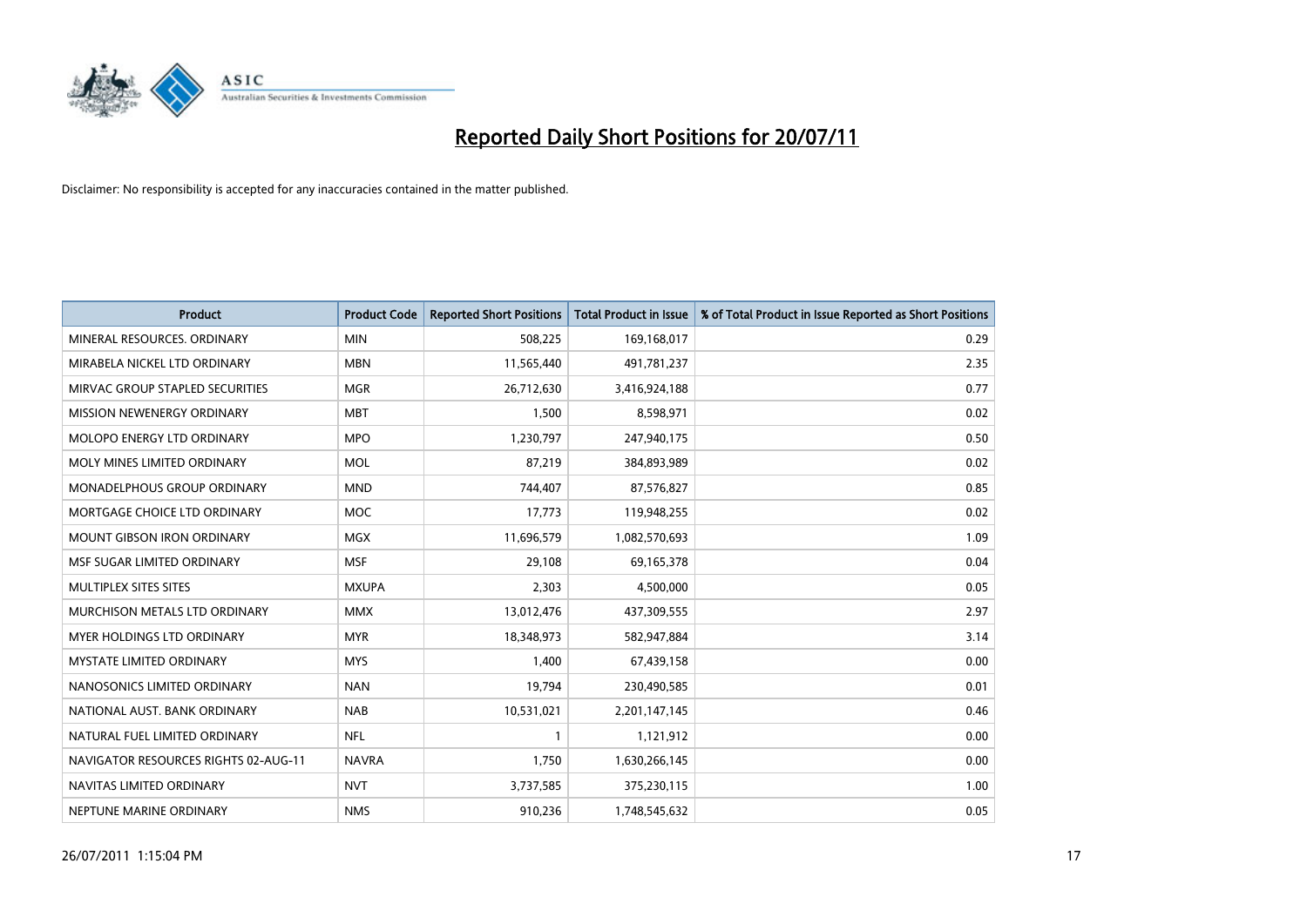

| <b>Product</b>                        | <b>Product Code</b> | <b>Reported Short Positions</b> | Total Product in Issue | % of Total Product in Issue Reported as Short Positions |
|---------------------------------------|---------------------|---------------------------------|------------------------|---------------------------------------------------------|
| NEW HOPE CORPORATION ORDINARY         | <b>NHC</b>          | 977,367                         | 830,230,549            | 0.13                                                    |
| NEWCREST MINING ORDINARY              | <b>NCM</b>          | 4,460,962                       | 765,000,000            | 0.56                                                    |
| NEWS CORP A NON-VOTING CDI            | <b>NWSLV</b>        | 2,628,850                       | 1,829,969,757          | 0.14                                                    |
| NEWS CORP B VOTING CDI                | <b>NWS</b>          | 4,022,560                       | 798,520,953            | 0.49                                                    |
| NEXBIS LIMITED ORDINARY               | <b>NBS</b>          | 163,733                         | 798,356,704            | 0.02                                                    |
| NEXUS ENERGY LIMITED ORDINARY         | <b>NXS</b>          | 17,644,759                      | 1,326,337,066          | 1.33                                                    |
| NIB HOLDINGS LIMITED ORDINARY         | <b>NHF</b>          | 75.847                          | 466,733,110            | 0.02                                                    |
| NICK SCALI LIMITED ORDINARY           | <b>NCK</b>          | 40,846                          | 81,000,000             | 0.05                                                    |
| NOBLE MINERAL RES ORDINARY            | <b>NMG</b>          | 755,796                         | 397,569,503            | 0.19                                                    |
| NORTHERN CREST ORDINARY               | NOC                 | 24,345                          | 133,484,723            | 0.02                                                    |
| NORTHERN IRON LTD ORDINARY            | <b>NFE</b>          | 677,269                         | 336,084,863            | 0.20                                                    |
| NRW HOLDINGS LIMITED ORDINARY         | <b>NWH</b>          | 1,829,186                       | 278,888,011            | 0.65                                                    |
| NUCOAL RESOURCES NL ORDINARY          | <b>NCR</b>          | 103,987                         | 437,193,340            | 0.02                                                    |
| NUFARM LIMITED ORDINARY               | <b>NUF</b>          | 5,269,336                       | 261,833,005            | 2.02                                                    |
| <b>OAKTON LIMITED ORDINARY</b>        | <b>OKN</b>          | 633,961                         | 93,800,235             | 0.69                                                    |
| OCEANAGOLD CORP. CHESS DEPOSITARY INT | <b>OGC</b>          | 592,671                         | 262,590,386            | 0.23                                                    |
| OCEANIA CAPITAL LTD ORDINARY          | <b>OCP</b>          | 2,500                           | 91,921,295             | 0.00                                                    |
| OIL SEARCH LTD ORDINARY               | <b>OSH</b>          | 11,720,482                      | 1,320,648,378          | 0.87                                                    |
| OM HOLDINGS LIMITED ORDINARY          | <b>OMH</b>          | 8,042,340                       | 504,105,150            | 1.58                                                    |
| <b>ONESTEEL LIMITED ORDINARY</b>      | OST                 | 22.792.715                      | 1,338,106,652          | 1.71                                                    |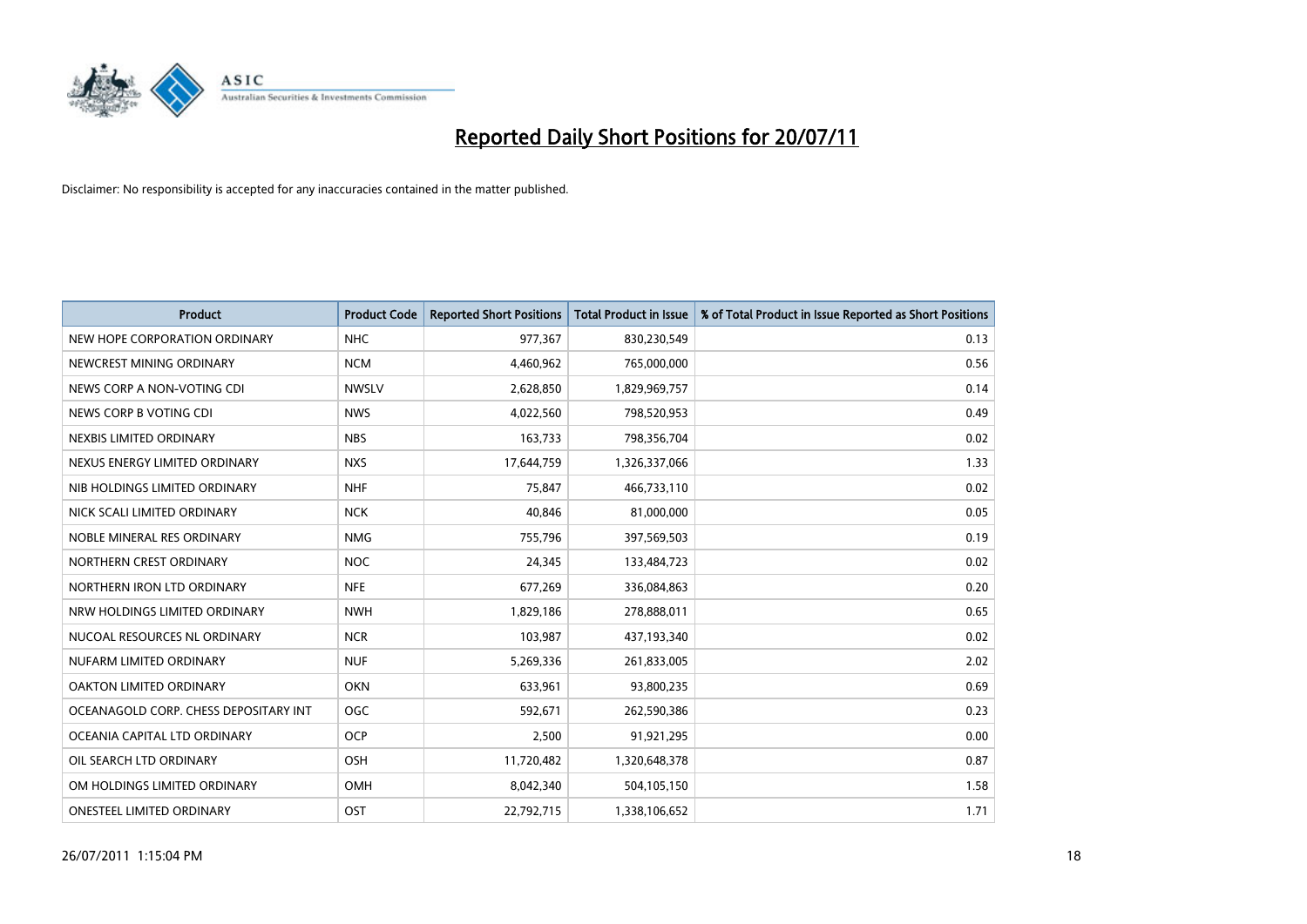

| <b>Product</b>                 | <b>Product Code</b> | <b>Reported Short Positions</b> | Total Product in Issue | % of Total Product in Issue Reported as Short Positions |
|--------------------------------|---------------------|---------------------------------|------------------------|---------------------------------------------------------|
| ORICA LIMITED ORDINARY         | ORI                 | 2,612,071                       | 363,966,570            | 0.71                                                    |
| ORIGIN ENERGY ORDINARY         | <b>ORG</b>          | 2,393,514                       | 1,064,549,259          | 0.23                                                    |
| OROCOBRE LIMITED ORDINARY      | <b>ORE</b>          | 197,089                         | 103,063,894            | 0.18                                                    |
| OROTONGROUP LIMITED ORDINARY   | <b>ORL</b>          | 115,935                         | 40,880,902             | 0.28                                                    |
| OTTO ENERGY LIMITED ORDINARY   | <b>OEL</b>          | 109,204                         | 1,138,290,071          | 0.01                                                    |
| OZ MINERALS ORDINARY           | OZL                 | 6,330,545                       | 323,877,514            | 1.95                                                    |
| <b>PACIFIC BRANDS ORDINARY</b> | <b>PBG</b>          | 8,196,885                       | 931,386,248            | 0.89                                                    |
| PALADIN ENERGY LTD ORDINARY    | <b>PDN</b>          | 14,113,052                      | 777,698,217            | 1.80                                                    |
| PANAUST LIMITED ORDINARY       | <b>PNA</b>          | 12,181,512                      | 593,867,443            | 2.05                                                    |
| PANORAMIC RESOURCES ORDINARY   | PAN                 | 1,216,269                       | 207,050,710            | 0.60                                                    |
| PAPERLINX LIMITED ORDINARY     | <b>PPX</b>          | 4,322,740                       | 603,580,761            | 0.72                                                    |
| PAPILLON RES LTD ORDINARY      | PIR                 | 217,374                         | 204,156,658            | 0.10                                                    |
| PATTIES FOODS LTD ORDINARY     | PFL                 |                                 | 138,989,223            | 0.00                                                    |
| PEAK RESOURCES ORDINARY        | <b>PEK</b>          | 50,058                          | 155,979,643            | 0.03                                                    |
| PEET LIMITED ORDINARY          | <b>PPC</b>          | 95,978                          | 318,038,544            | 0.02                                                    |
| PENINSULA ENERGY LTD ORDINARY  | <b>PEN</b>          | 2,395,502                       | 2,095,337,752          | 0.11                                                    |
| PERILYA LIMITED ORDINARY       | PEM                 | 409,205                         | 526,075,563            | 0.08                                                    |
| PERPETUAL LIMITED ORDINARY     | PPT                 | 2,782,108                       | 44,671,129             | 6.22                                                    |
| PERSEUS MINING LTD ORDINARY    | PRU                 | 4,435,430                       | 425,617,088            | 1.04                                                    |
| PETSEC ENERGY ORDINARY         | <b>PSA</b>          | 223,332                         | 231,283,622            | 0.10                                                    |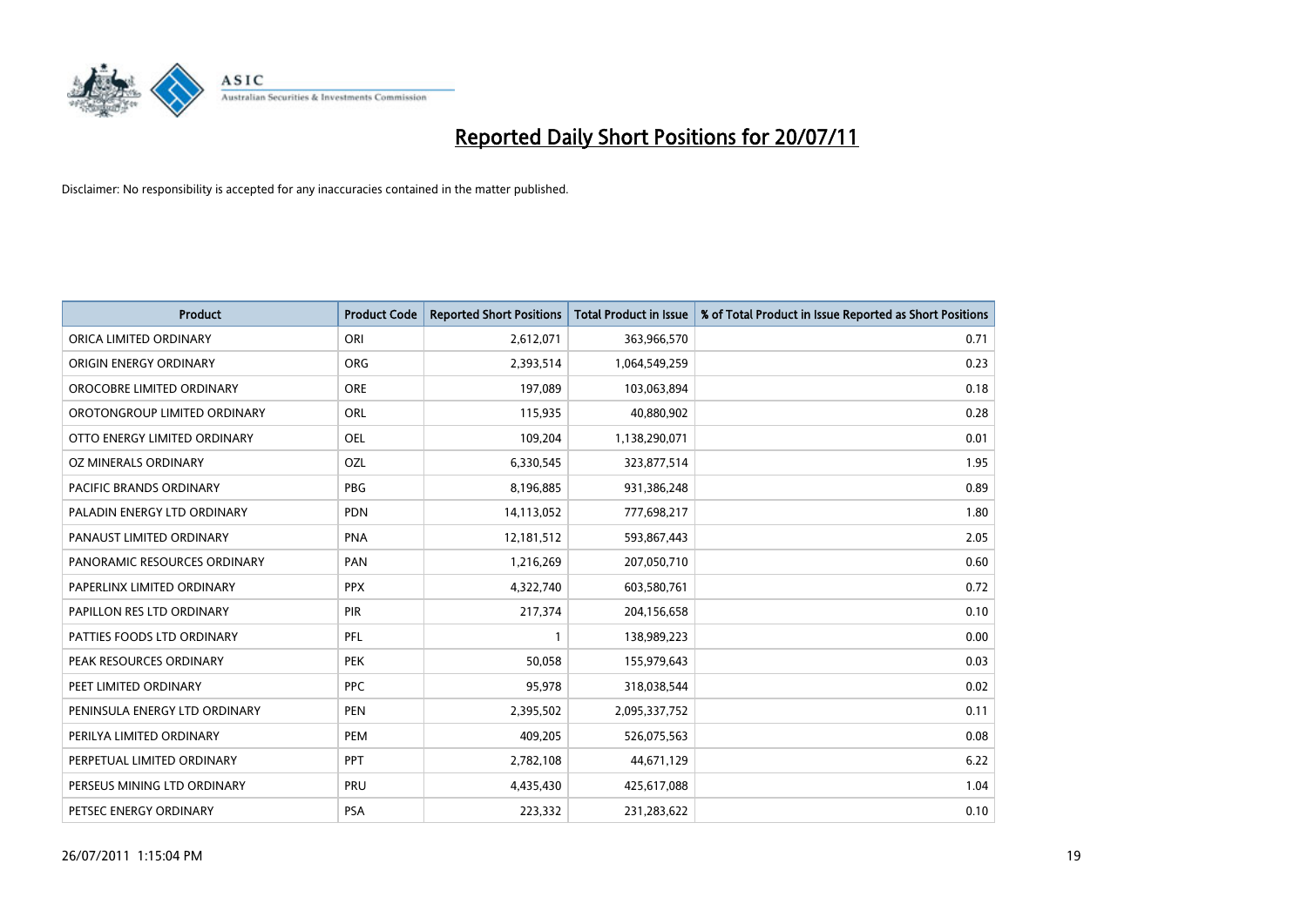

| <b>Product</b>                       | <b>Product Code</b> | <b>Reported Short Positions</b> | Total Product in Issue | % of Total Product in Issue Reported as Short Positions |
|--------------------------------------|---------------------|---------------------------------|------------------------|---------------------------------------------------------|
| PHARMAXIS LTD ORDINARY               | <b>PXS</b>          | 1,930,110                       | 228,290,309            | 0.84                                                    |
| PHOTON GROUP LTD ORDINARY            | PGA                 | 250,510                         | 1,540,886,866          | 0.02                                                    |
| PLATINUM ASSET ORDINARY              | <b>PTM</b>          | 7,053,428                       | 561,347,878            | 1.26                                                    |
| PLATINUM AUSTRALIA ORDINARY          | <b>PLA</b>          | 5,396,242                       | 392,430,039            | 1.38                                                    |
| PLATINUM CAPITAL LTD ORDINARY        | <b>PMC</b>          |                                 | 164,959,410            | 0.00                                                    |
| PLUTON RESOURCES ORDINARY            | PLV                 | 214,163                         | 187,026,448            | 0.11                                                    |
| PMP LIMITED ORDINARY                 | <b>PMP</b>          | 54,925                          | 329,879,212            | 0.01                                                    |
| PORT BOUVARD LIMITED ORDINARY        | PBD                 | 6,754                           | 593,868,295            | 0.00                                                    |
| PRANA BIOTECHNOLOGY ORDINARY         | PBT                 | 427,180                         | 275,286,783            | 0.16                                                    |
| PREMIER INVESTMENTS ORDINARY         | <b>PMV</b>          | 605,753                         | 155,062,831            | 0.37                                                    |
| PRIMA BIOMED LTD ORDINARY            | PRR                 | 5,321,500                       | 1,002,348,099          | 0.53                                                    |
| PRIMARY HEALTH CARE ORDINARY         | PRY                 | 11,628,112                      | 497,419,803            | 2.31                                                    |
| PRIME MEDIA GRP LTD ORDINARY         | PRT                 | $\overline{2}$                  | 366,330,303            | 0.00                                                    |
| PROGEN PHARMACEUTIC ORDINARY         | PGL                 | 151,596                         | 24,709,097             | 0.61                                                    |
| PROGRAMMED ORDINARY                  | <b>PRG</b>          | 371,105                         | 118,169,908            | 0.31                                                    |
| PSIVIDA CORP CDI 1:1                 | <b>PVA</b>          | 6,878                           | 8,862,492              | 0.08                                                    |
| <b>QANTAS AIRWAYS ORDINARY</b>       | QAN                 | 32,751,028                      | 2,265,123,620          | 1.44                                                    |
| <b>OBE INSURANCE GROUP ORDINARY</b>  | OBE                 | 18,125,013                      | 1,092,654,587          | 1.61                                                    |
| OR NATIONAL LIMITED ORDINARY         | <b>ORN</b>          | 18,548,469                      | 2,440,000,000          | 0.76                                                    |
| <b>QUBE LOGISTICS ORDINARY UNITS</b> | <b>QUB</b>          | 11,584,412                      | 610,839,329            | 1.90                                                    |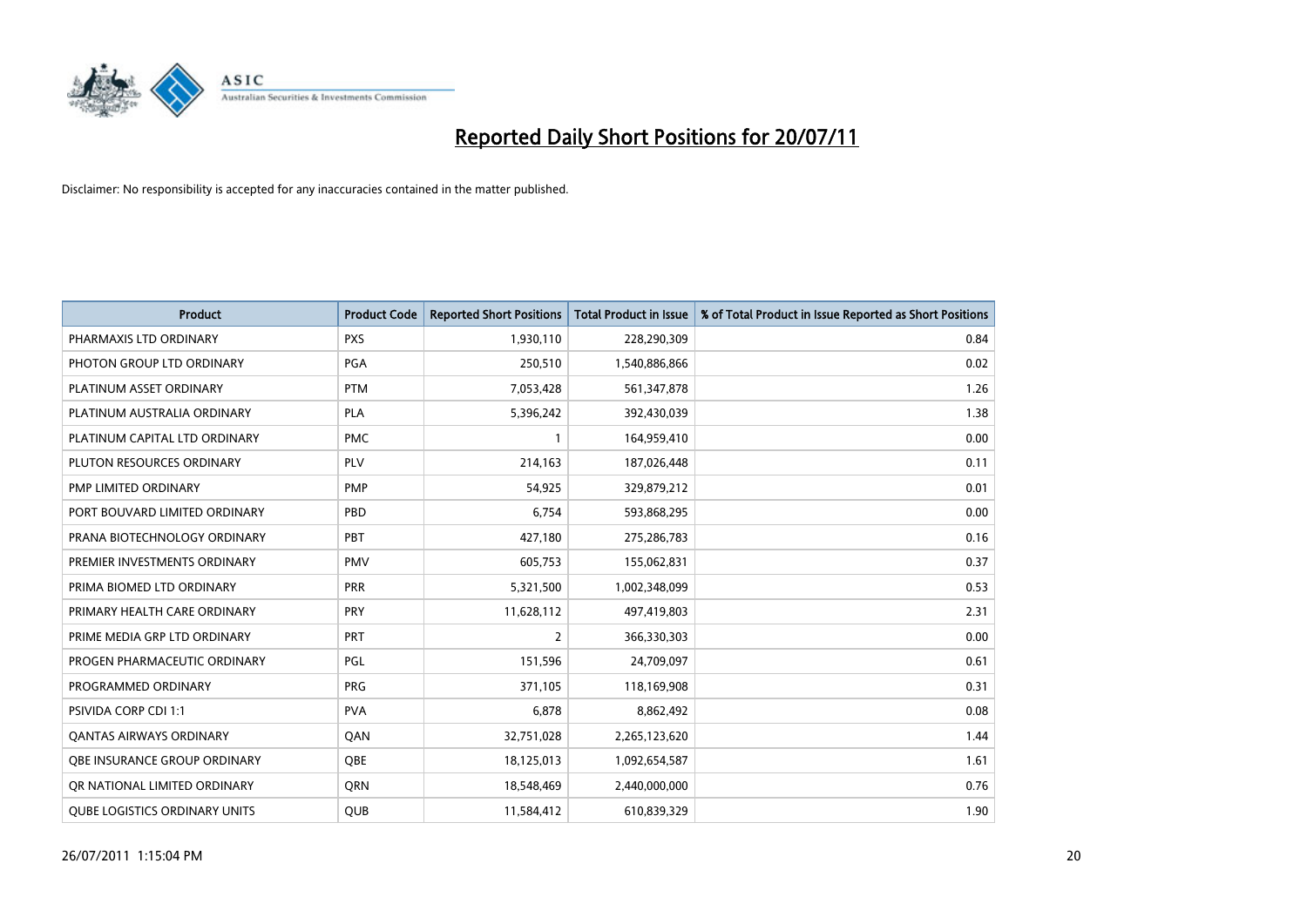

| <b>Product</b>                      | <b>Product Code</b> | <b>Reported Short Positions</b> | <b>Total Product in Issue</b> | % of Total Product in Issue Reported as Short Positions |
|-------------------------------------|---------------------|---------------------------------|-------------------------------|---------------------------------------------------------|
| RAMELIUS RESOURCES ORDINARY         | <b>RMS</b>          | 208,410                         | 291,767,215                   | 0.08                                                    |
| RAMSAY HEALTH CARE ORDINARY         | <b>RHC</b>          | 457,334                         | 202,081,252                   | 0.21                                                    |
| <b>RCR TOMLINSON ORDINARY</b>       | <b>RCR</b>          | 72,378                          | 132,010,172                   | 0.05                                                    |
| <b>REA GROUP ORDINARY</b>           | <b>REA</b>          | 67,391                          | 130,401,680                   | 0.04                                                    |
| <b>RECKON LIMITED ORDINARY</b>      | <b>RKN</b>          | 9,999                           | 133,384,060                   | 0.01                                                    |
| <b>RED FORK ENERGY ORDINARY</b>     | <b>RFE</b>          | 7,696                           | 269,769,853                   | 0.00                                                    |
| REDBANK ENERGY LTD ORDINARY         | <b>AEJ</b>          | 13                              | 786,287                       | 0.00                                                    |
| REDFLEX HOLDINGS ORDINARY           | <b>RDF</b>          | 10                              | 110,345,599                   | 0.00                                                    |
| REED RESOURCES LTD ORDINARY         | <b>RDR</b>          | 319,349                         | 264,742,501                   | 0.12                                                    |
| <b>REGIS RESOURCES ORDINARY</b>     | <b>RRL</b>          | 1,726,184                       | 432,072,718                   | 0.39                                                    |
| RESMED INC CDI 10:1                 | <b>RMD</b>          | 13,134,108                      | 1,545,678,330                 | 0.84                                                    |
| <b>RESOLUTE MINING ORDINARY</b>     | <b>RSG</b>          | 11,692,809                      | 467,638,948                   | 2.51                                                    |
| RESOURCE EQUIP LTD ORDINARY         | <b>RQL</b>          | 515,036                         | 227,202,027                   | 0.22                                                    |
| <b>RESOURCE GENERATION ORDINARY</b> | <b>RES</b>          | 328,859                         | 262,895,652                   | 0.13                                                    |
| REVERSE CORP LIMITED ORDINARY       | <b>REF</b>          | 25,141                          | 92,382,175                    | 0.03                                                    |
| REX MINERALS LIMITED ORDINARY       | <b>RXM</b>          | 1,122,995                       | 153,635,519                   | 0.73                                                    |
| RHG LIMITED ORDINARY                | <b>RHG</b>          | 420,478                         | 318,092,978                   | 0.13                                                    |
| <b>RIALTO ENERGY ORDINARY</b>       | <b>RIA</b>          | 296,775                         | 360,006,264                   | 0.08                                                    |
| <b>RIDLEY CORPORATION ORDINARY</b>  | <b>RIC</b>          | 823,396                         | 307,817,071                   | 0.26                                                    |
| RIO TINTO LIMITED ORDINARY          | <b>RIO</b>          | 14,902,659                      | 435,758,720                   | 3.38                                                    |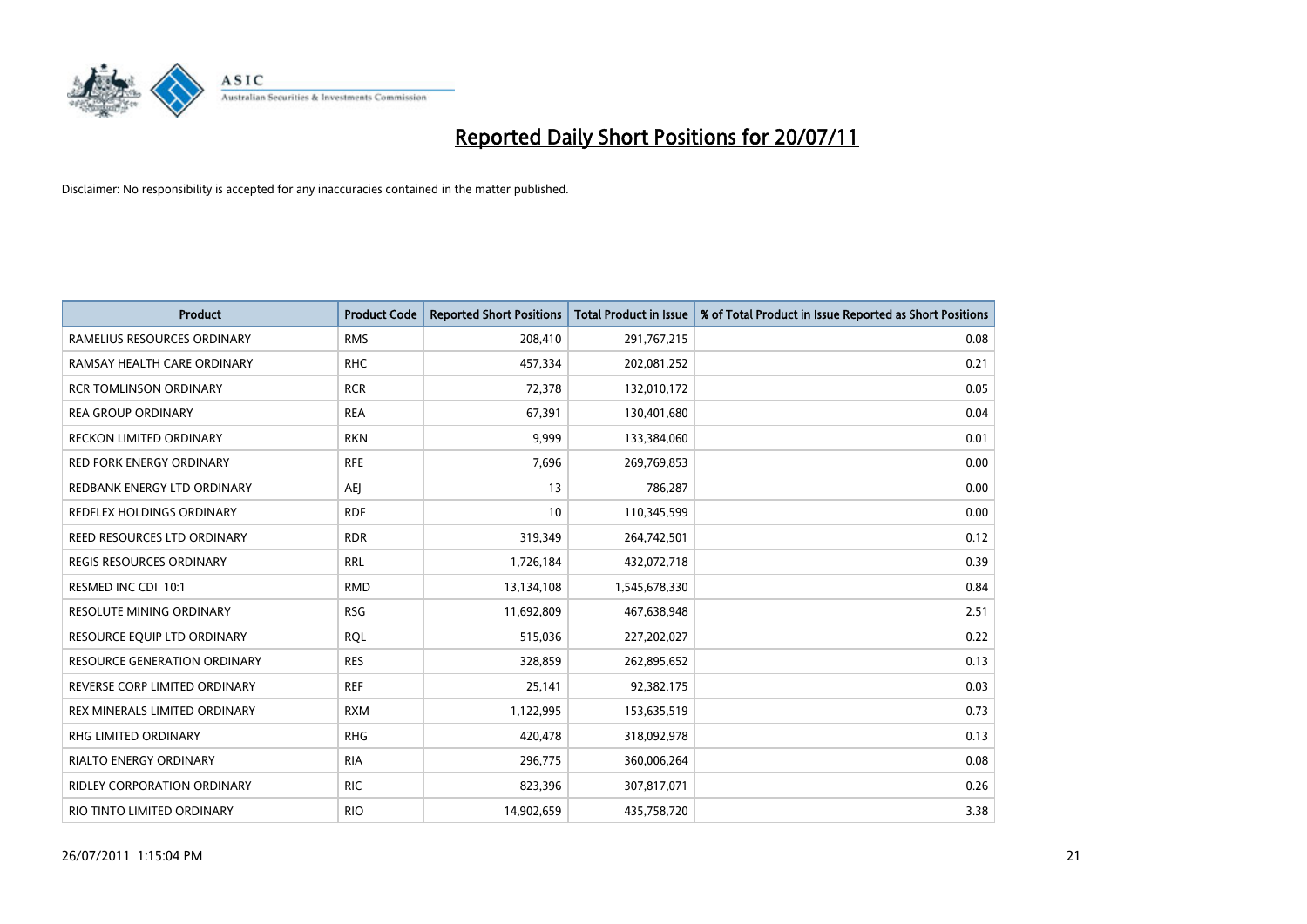

| <b>Product</b>                    | <b>Product Code</b> | <b>Reported Short Positions</b> | <b>Total Product in Issue</b> | % of Total Product in Issue Reported as Short Positions |
|-----------------------------------|---------------------|---------------------------------|-------------------------------|---------------------------------------------------------|
| <b>RIVERCITY MOTORWAY STAPLED</b> | <b>RCY</b>          | 132,000                         | 957,010,115                   | 0.01                                                    |
| ROBUST RESOURCES ORDINARY         | <b>ROL</b>          | 1,146,162                       | 84,944,097                    | 1.36                                                    |
| ROC OIL COMPANY ORDINARY          | <b>ROC</b>          | 1,245,934                       | 713,254,560                   | 0.16                                                    |
| ROYAL WOLF HOLDINGS ORDINARY      | <b>RWH</b>          | 60,000                          | 100,387,052                   | 0.06                                                    |
| SAI GLOBAL LIMITED ORDINARY       | SAI                 | 326,917                         | 199,570,046                   | 0.17                                                    |
| SALMAT LIMITED ORDINARY           | <b>SLM</b>          | 753,442                         | 159,780,299                   | 0.46                                                    |
| SAMSON OIL & GAS LTD ORDINARY     | SSN                 | 1,206,020                       | 1,731,976,929                 | 0.07                                                    |
| SANDFIRE RESOURCES ORDINARY       | <b>SFR</b>          | 1,609,243                       | 149,384,969                   | 1.07                                                    |
| SANTOS LTD ORDINARY               | <b>STO</b>          | 13,540,596                      | 877,955,815                   | 1.54                                                    |
| SARACEN MINERAL ORDINARY          | <b>SAR</b>          | 208,626                         | 492,251,415                   | 0.04                                                    |
| SEDGMAN LIMITED ORDINARY          | <b>SDM</b>          | 379,632                         | 209,752,689                   | 0.18                                                    |
| SEEK LIMITED ORDINARY             | <b>SEK</b>          | 10,671,928                      | 337,065,707                   | 3.18                                                    |
| SELECT HARVESTS ORDINARY          | <b>SHV</b>          | 242,439                         | 56,226,960                    | 0.43                                                    |
| SENETAS CORPORATION ORDINARY      | <b>SEN</b>          | 756,999                         | 463,105,195                   | 0.16                                                    |
| SERVCORP LIMITED ORDINARY         | SRV                 | 127,711                         | 98,440,807                    | 0.13                                                    |
| SERVICE STREAM ORDINARY           | <b>SSM</b>          | 421,699                         | 283,418,867                   | 0.15                                                    |
| SEVEN GROUP HOLDINGS ORDINARY     | <b>SVW</b>          | 1,509,160                       | 306,410,281                   | 0.47                                                    |
| SEVEN WEST MEDIA LTD ORDINARY     | <b>SWM</b>          | 4,895,946                       | 610,327,899                   | 0.80                                                    |
| SIGMA PHARMACEUTICAL ORDINARY     | <b>SIP</b>          | 15,601,286                      | 1,178,626,572                 | 1.31                                                    |
| SILEX SYSTEMS ORDINARY            | <b>SLX</b>          | 365,003                         | 170,133,997                   | 0.21                                                    |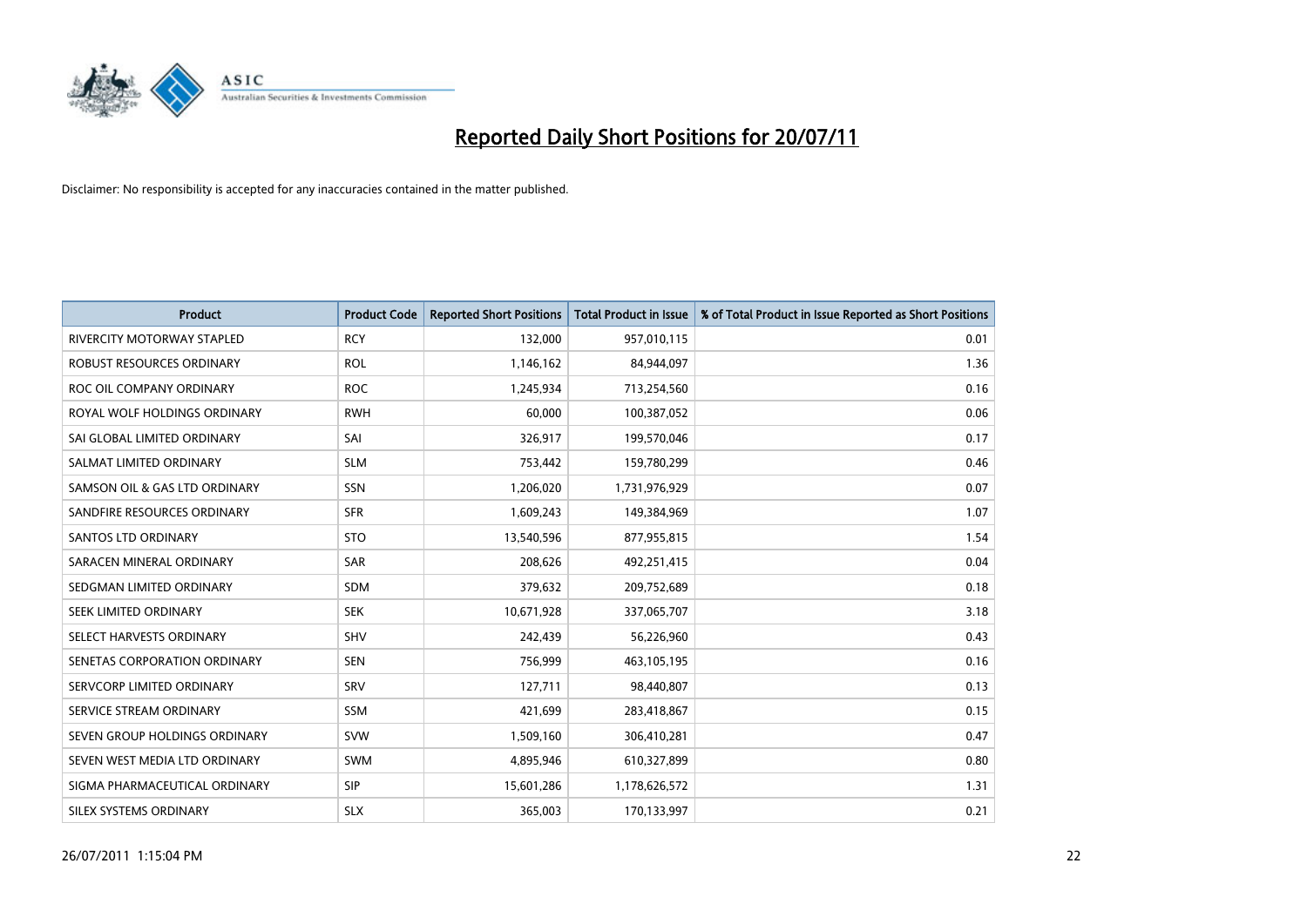

| <b>Product</b>                           | <b>Product Code</b> | <b>Reported Short Positions</b> | <b>Total Product in Issue</b> | % of Total Product in Issue Reported as Short Positions |
|------------------------------------------|---------------------|---------------------------------|-------------------------------|---------------------------------------------------------|
| SILVER LAKE RESOURCE ORDINARY            | <b>SLR</b>          | 84,544                          | 178,882,838                   | 0.04                                                    |
| SIMS METAL MGMT LTD ORDINARY             | SGM                 | 3,918,981                       | 205,408,830                   | 1.91                                                    |
| SINGAPORE TELECOMM. CHESS DEPOSITARY INT | SGT                 | 3,820,447                       | 198,739,178                   | 1.91                                                    |
| SIRIUS RESOURCES NL ORDINARY             | <b>SIR</b>          | 82,500                          | 137,134,586                   | 0.06                                                    |
| SKILLED GROUP LTD ORDINARY               | <b>SKE</b>          | 31,036                          | 233,089,776                   | 0.01                                                    |
| SKY CITY ENTERTAIN, ORDINARY             | <b>SKC</b>          | 70,439                          | 576,958,340                   | 0.01                                                    |
| <b>SKY NETWORK ORDINARY</b>              | <b>SKT</b>          | 9.000                           | 389,139,785                   | 0.00                                                    |
| SMS MANAGEMENT, ORDINARY                 | <b>SMX</b>          | 256,522                         | 68,246,225                    | 0.37                                                    |
| SONIC HEALTHCARE ORDINARY                | <b>SHL</b>          | 5,491,785                       | 388,429,875                   | 1.41                                                    |
| SOUL PATTINSON (W.H) ORDINARY            | SOL                 | 26.568                          | 238,640,580                   | 0.01                                                    |
| SOUTH BOULDER MINES ORDINARY             | <b>STB</b>          | 5,000                           | 87,115,688                    | 0.01                                                    |
| SP AUSNET STAPLED SECURITIES             | SPN                 | 6,750,284                       | 2,850,932,204                 | 0.24                                                    |
| SPARK INFRASTRUCTURE STAPLED NOTE & UNIT | SKI                 | 15,195,805                      | 1,326,734,264                 | 1.13                                                    |
| SPDR 200 FUND ETF UNITS                  | <b>STW</b>          | 8                               | 52,178,556                    | 0.00                                                    |
| SPECIALTY FASHION ORDINARY               | <b>SFH</b>          | 656,617                         | 191,786,121                   | 0.35                                                    |
| SPOTLESS GROUP LTD ORDINARY              | <b>SPT</b>          | 1,470,919                       | 262,766,725                   | 0.54                                                    |
| ST BARBARA LIMITED ORDINARY              | <b>SBM</b>          | 2,816,709                       | 325,615,389                   | 0.87                                                    |
| STAGING CONNECTIONS ORDINARY             | <b>STG</b>          | 2,917,189                       | 78,317,726                    | 3.72                                                    |
| STANMORE COAL LTD ORDINARY               | <b>SMR</b>          | 80,440                          | 88,270,738                    | 0.09                                                    |
| STARPHARMA HOLDINGS ORDINARY             | SPL                 | 59,360                          | 247,796,578                   | 0.03                                                    |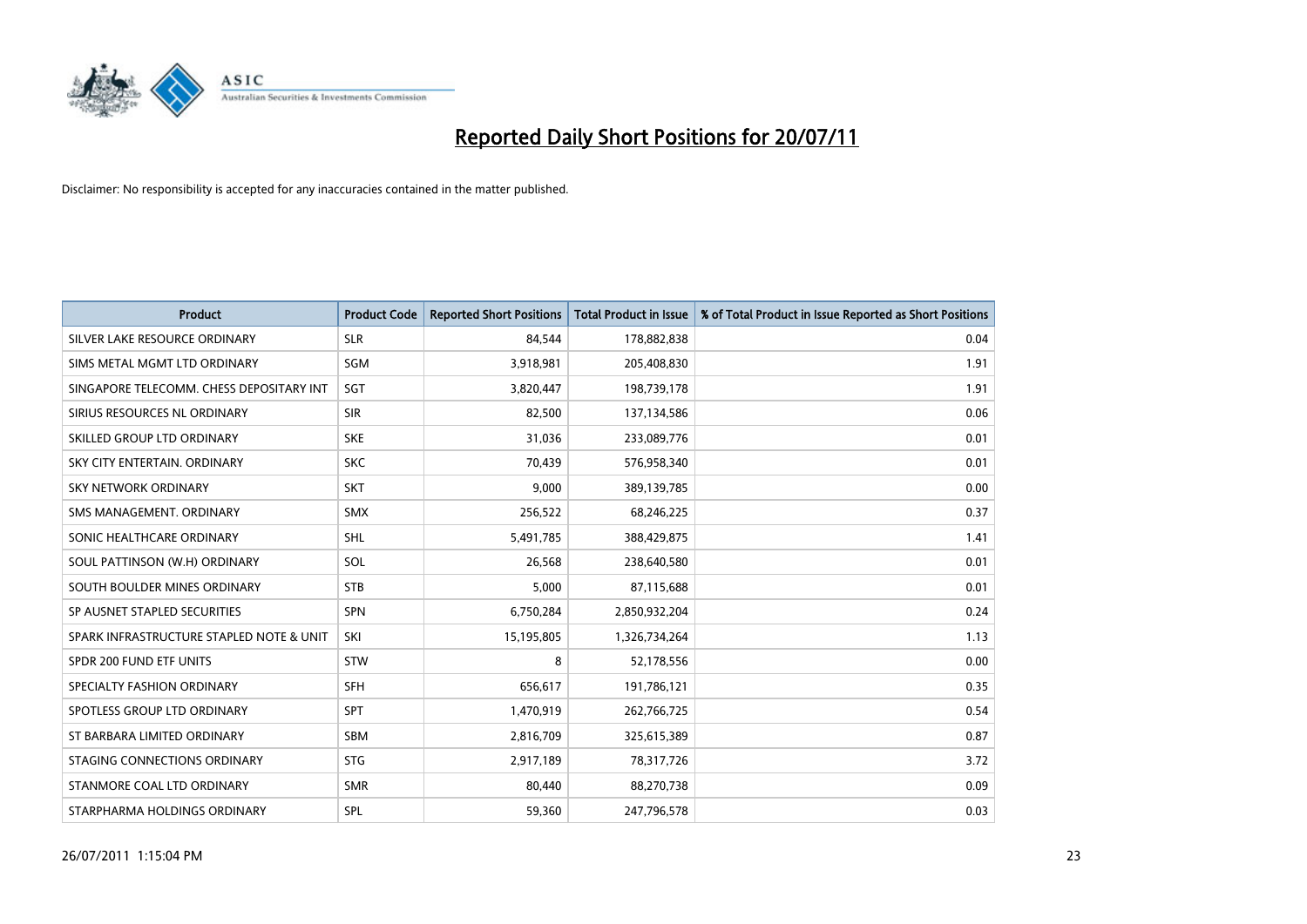

| <b>Product</b>                      | <b>Product Code</b> | <b>Reported Short Positions</b> | <b>Total Product in Issue</b> | % of Total Product in Issue Reported as Short Positions |
|-------------------------------------|---------------------|---------------------------------|-------------------------------|---------------------------------------------------------|
| STH AMERICAN COR LTD ORDINARY       | SAY                 | 9.200                           | 245,846,493                   | 0.00                                                    |
| STH CRS ELECT ENGNR ORDINARY        | <b>SXE</b>          | 2,910                           | 160,736,826                   | 0.00                                                    |
| STHN CROSS MEDIA ORDINARY           | <b>SXL</b>          | 3,184,484                       | 705,712,186                   | 0.45                                                    |
| STOCKLAND UNITS/ORD STAPLED         | SGP                 | 6,576,649                       | 2,383,036,717                 | 0.25                                                    |
| STRAITS RES LTD. ORDINARY           | SRO                 | 7,728,837                       | 324,796,141                   | 2.37                                                    |
| STRIKE ENERGY LTD ORDINARY          | <b>STX</b>          | 359,363                         | 328,558,430                   | 0.11                                                    |
| <b>STW COMMUNICATIONS ORDINARY</b>  | SGN                 | 231,340                         | 364,310,964                   | 0.06                                                    |
| SUNCORP GROUP LTD ORDINARY          | <b>SUN</b>          | 7,533,528                       | 1,286,600,980                 | 0.55                                                    |
| SUNDANCE ENERGY ORDINARY            | <b>SEA</b>          | 112,895                         | 276,709,585                   | 0.04                                                    |
| SUNDANCE RESOURCES ORDINARY         | <b>SDL</b>          | 15,960,871                      | 2,871,597,169                 | 0.56                                                    |
| SUNLAND GROUP LTD ORDINARY          | <b>SDG</b>          | 44,606                          | 224,881,794                   | 0.02                                                    |
| SUPER RET REP LTD ORDINARY          | <b>SUL</b>          | 636,034                         | 130,018,739                   | 0.48                                                    |
| <b>SWICK MINING ORDINARY</b>        | <b>SWK</b>          | 101,548                         | 236,724,970                   | 0.04                                                    |
| SYMEX HOLDINGS ORDINARY             | <b>SYM</b>          | 6,633                           | 189,166,670                   | 0.00                                                    |
| TABCORP HOLDINGS LTD ORDINARY       | <b>TAH</b>          | 3,990,537                       | 688,019,737                   | 0.57                                                    |
| <b>TALENT2 INTERNATION ORDINARY</b> | <b>TWO</b>          | 139,685                         | 144,672,415                   | 0.09                                                    |
| TANAMI GOLD NL ORDINARY             | <b>TAM</b>          | 236,775                         | 260,997,677                   | 0.09                                                    |
| TAP OIL LIMITED ORDINARY            | <b>TAP</b>          | 480,848                         | 240,967,311                   | 0.20                                                    |
| TASSAL GROUP LIMITED ORDINARY       | <b>TGR</b>          | 61,998                          | 146,304,404                   | 0.03                                                    |
| TATTS GROUP LTD ORDINARY            | <b>TTS</b>          | 12,275,782                      | 1,318,683,208                 | 0.93                                                    |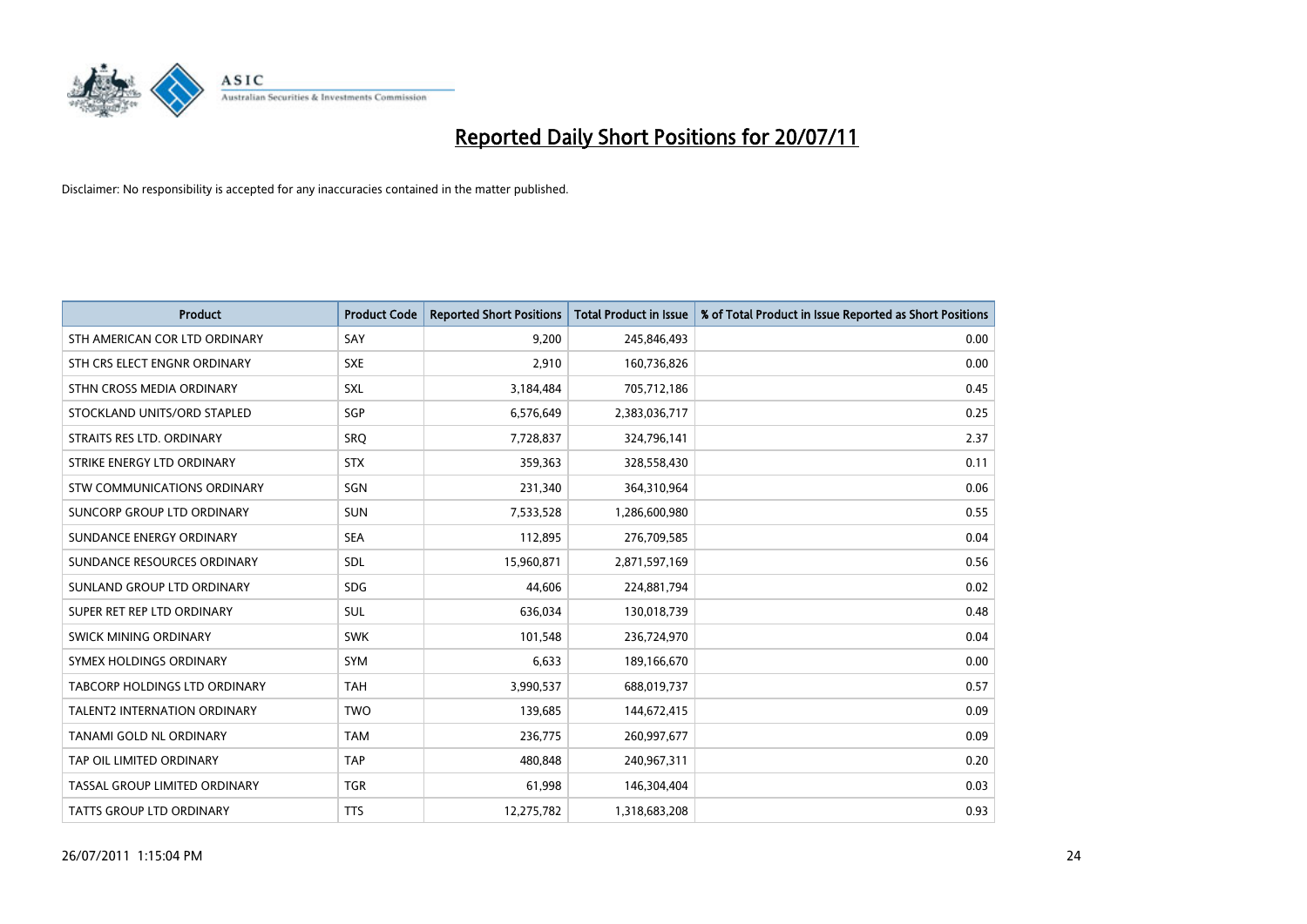

| <b>Product</b>                       | <b>Product Code</b> | <b>Reported Short Positions</b> | <b>Total Product in Issue</b> | % of Total Product in Issue Reported as Short Positions |
|--------------------------------------|---------------------|---------------------------------|-------------------------------|---------------------------------------------------------|
| <b>TECHNOLOGY ONE ORDINARY</b>       | <b>TNE</b>          | 38,251                          | 303,269,455                   | 0.01                                                    |
| TELECOM CORPORATION ORDINARY         | <b>TEL</b>          | 30,920,527                      | 1,924,707,065                 | 1.58                                                    |
| <b>TELSTRA CORPORATION, ORDINARY</b> | <b>TLS</b>          | 71,659,260                      | 12,443,074,357                | 0.57                                                    |
| TEN NETWORK HOLDINGS ORDINARY        | <b>TEN</b>          | 37,681,460                      | 1,045,236,720                 | 3.60                                                    |
| TERANGA GOLD CORP CDI 1:1            | <b>TGZ</b>          | 150,156                         | 152,679,621                   | 0.09                                                    |
| TFS CORPORATION LTD ORDINARY         | <b>TFC</b>          | 59,417                          | 276,453,042                   | 0.02                                                    |
| THE REJECT SHOP ORDINARY             | <b>TRS</b>          | 637,969                         | 26,071,170                    | 2.44                                                    |
| THOR MINING PLC CHESS DEPOSITARY 1:1 | <b>THR</b>          | 2,307                           | 222,489,120                   | 0.00                                                    |
| THORN GROUP LIMITED ORDINARY         | <b>TGA</b>          | 23,290                          | 146,091,970                   | 0.01                                                    |
| <b>TIGER RESOURCES ORDINARY</b>      | <b>TGS</b>          | 186,892                         | 671,110,549                   | 0.03                                                    |
| TIMBERCORP LIMITED ORDINARY          | <b>TIM</b>          | 90,074                          | 352,071,429                   | 0.02                                                    |
| <b>TISHMAN SPEYER UNITS</b>          | <b>TSO</b>          | 53,333                          | 338,440,904                   | 0.01                                                    |
| TNG LIMITED ORDINARY                 | <b>TNG</b>          | 4,321                           | 284,803,062                   | 0.00                                                    |
| TOLL HOLDINGS LTD ORDINARY           | <b>TOL</b>          | 21,506,368                      | 710,128,531                   | 2.97                                                    |
| TORO ENERGY LIMITED ORDINARY         | <b>TOE</b>          | 35,404                          | 964,936,676                   | 0.00                                                    |
| TOWER LIMITED ORDINARY               | <b>TWR</b>          | 689,519                         | 265,176,580                   | 0.26                                                    |
| TOX FREE SOLUTIONS ORDINARY          | <b>TOX</b>          | 10,524                          | 96,503,382                    | 0.01                                                    |
| TPG TELECOM LIMITED ORDINARY         | <b>TPM</b>          | 5,656,951                       | 783,481,644                   | 0.71                                                    |
| <b>TRANSFIELD SERVICES ORDINARY</b>  | <b>TSE</b>          | 7,013,815                       | 549,715,957                   | 1.27                                                    |
| TRANSPACIFIC INDUST. ORDINARY        | <b>TPI</b>          | 11,840,170                      | 960,638,735                   | 1.23                                                    |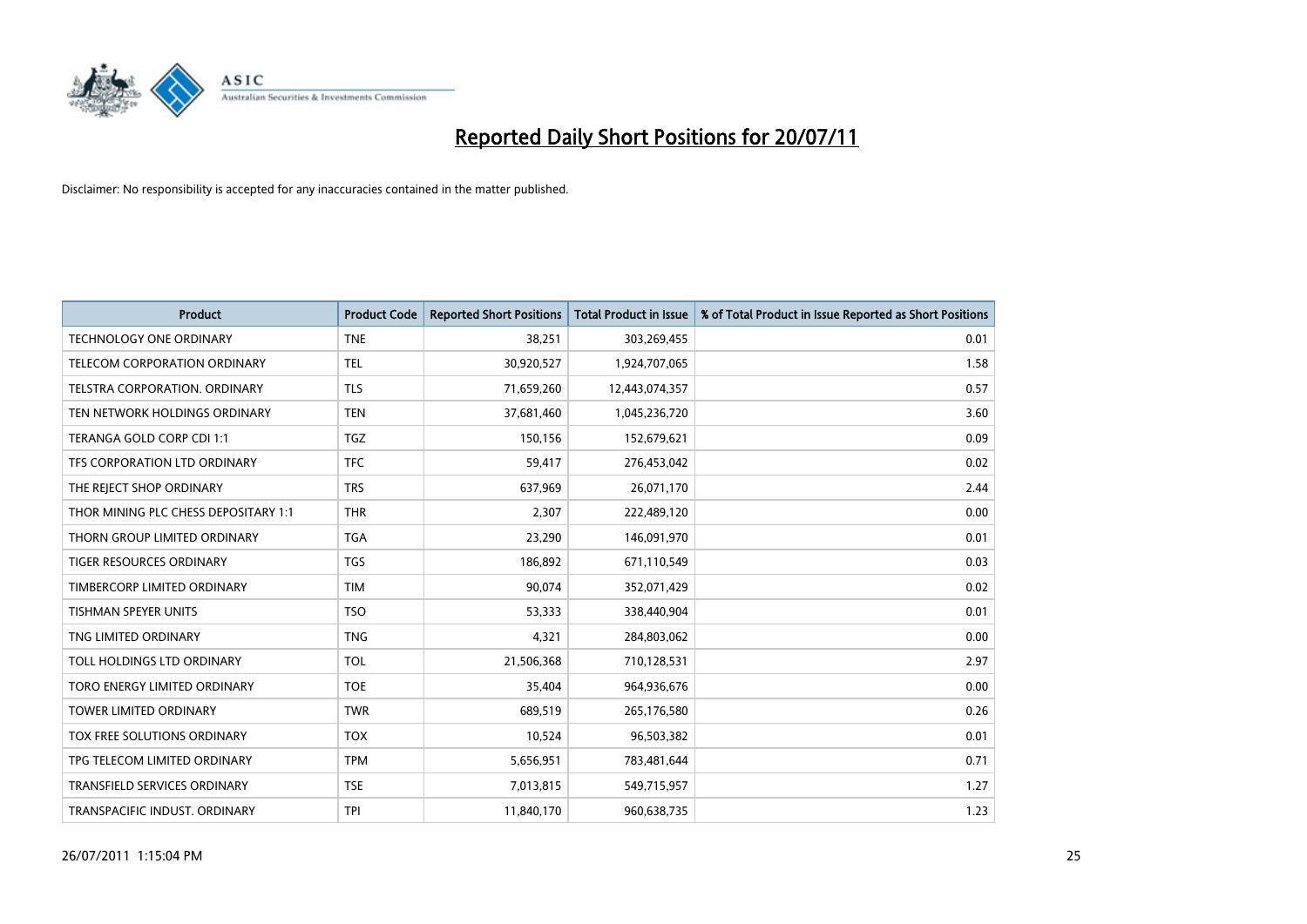

| <b>Product</b>                            | <b>Product Code</b> | <b>Reported Short Positions</b> | Total Product in Issue | % of Total Product in Issue Reported as Short Positions |
|-------------------------------------------|---------------------|---------------------------------|------------------------|---------------------------------------------------------|
| TRANSURBAN GROUP TRIPLE STAPLED SEC.      | <b>TCL</b>          | 3,526,157                       | 1,443,543,731          | 0.23                                                    |
| TREASURY WINE ESTATE ORDINARY             | <b>TWE</b>          | 17,258,747                      | 647,227,144            | 2.68                                                    |
| TRINITY GROUP STAPLED SECURITIES          | <b>TCQ</b>          | 3,419                           | 203,405,927            | 0.00                                                    |
| TROY RESOURCES NL ORDINARY                | <b>TRY</b>          | 70,798                          | 87,996,823             | 0.08                                                    |
| <b>UGL LIMITED ORDINARY</b>               | UGL                 | 3,349,429                       | 166,047,171            | 2.00                                                    |
| UNILIFE CORPORATION CDI 6:1               | <b>UNS</b>          | 800,032                         | 271,430,663            | 0.30                                                    |
| VALAD PROPERTY GROUP STAPLED US PROHIBIT. | <b>VPG</b>          | 3,672,747                       | 115,108,116            | 3.19                                                    |
| <b>VDM GROUP LIMITED ORDINARY</b>         | <b>VMG</b>          | 11,116                          | 193,127,749            | 0.01                                                    |
| <b>VENTURE MINERALS ORDINARY</b>          | <b>VMS</b>          | 254,022                         | 221,093,592            | 0.11                                                    |
| <b>VILLAGE ROADSHOW LTD ORDINARY</b>      | <b>VRL</b>          | 122,940                         | 151,458,556            | 0.08                                                    |
| <b>VIRGIN BLUE HOLDINGS ORDINARY</b>      | <b>VBA</b>          | 26,272,865                      | 2,210,197,600          | 1.17                                                    |
| <b>VISION GROUP HLDGS ORDINARY</b>        | <b>VGH</b>          | 78,000                          | 74,197,532             | 0.11                                                    |
| <b>VITA GROUP LTD ORDINARY</b>            | <b>VTG</b>          | 75.190                          | 142,499,800            | 0.05                                                    |
| VITERRA INC CDI 1:1                       | <b>VTA</b>          | 3,828                           | 68,629,939             | 0.01                                                    |
| WAH NAM INT HLDG LTD ORDINARY             | <b>WNI</b>          | 2,444,660                       | 5,359,279,403          | 0.05                                                    |
| <b>WATPAC LIMITED ORDINARY</b>            | <b>WTP</b>          | 32,637                          | 183,341,382            | 0.02                                                    |
| <b>WDS LIMITED ORDINARY</b>               | <b>WDS</b>          | 701                             | 144,055,662            | 0.00                                                    |
| <b>WEBIET LIMITED ORDINARY</b>            | <b>WEB</b>          | 383,185                         | 75,967,968             | 0.51                                                    |
| <b>WESFARMERS LIMITED ORDINARY</b>        | <b>WES</b>          | 17,546,600                      | 1,005,675,940          | 1.72                                                    |
| WESFARMERS LIMITED PARTIALLY PROTECTED    | <b>WESN</b>         | 195.452                         | 151,396,222            | 0.11                                                    |